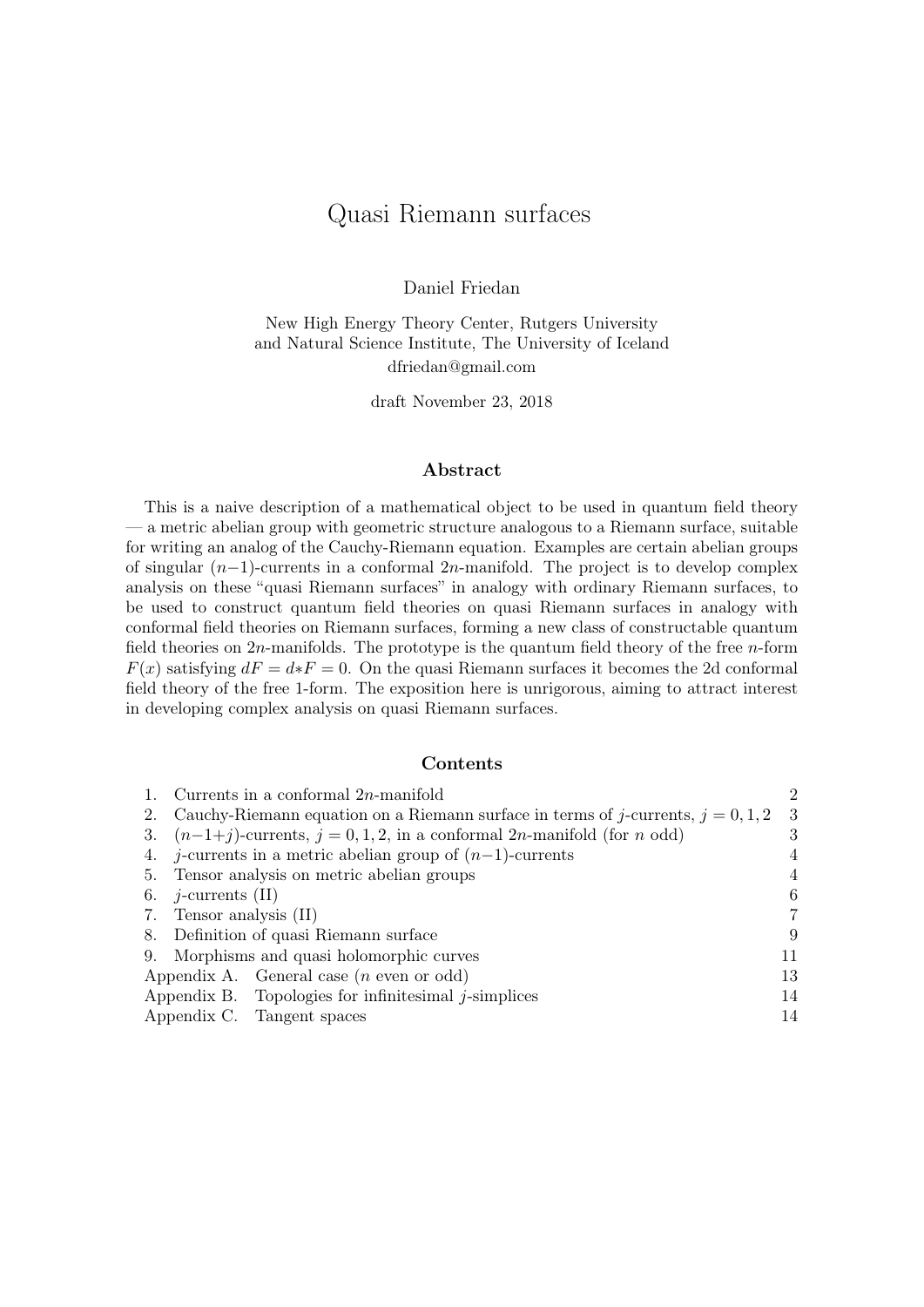### 1. Currents in a conformal 2n-manifold

<span id="page-1-0"></span>The goal is to formulate an analog of analysis in one complex variable on certain spaces of singular  $(n-1)$ -currents in a conformal 2n-manifold, to be used in constructing quantum field theories on those spaces of currents in analogy with 2d conformal field theories on Riemann surfaces  $[1, 2]$  $[1, 2]$  $[1, 2]$ .

- $M = a$  smooth 2n-manifold with orientation and conformal structure (for simplicity *n* is odd, *M* is compact without boundary,  $\tilde{H}_{n-1}(M) = 0$ )
- $\Omega_k^{\mathrm{smooth}} M = \text{ the smooth real } k \text{-forms on } M$  $\mathcal{D}_k^{\text{distr}} M = \text{ the distributional } k\text{-currents in } M = (\Omega_k^{\text{smooth}} M)^*$  $\mathcal{D}_k^{\text{sing}}M = \text{ the abelian group of singular } k\text{-currents in } M,$ generated by the k-simplices  $\Delta^k \to M$  in M

The pairing between a k-current  $\xi$  and a k-form  $\omega$  is

$$
\int_{\xi} \omega = \int_M \frac{1}{k!} \omega_{\mu_1 \cdots \mu_k}(x) \xi^{\mu_1 \cdots \mu_k}(x) d^{2n}x \tag{1.1}
$$

The boundary operator on currents is dual to the exterior derivative on forms

$$
\int_{\partial \xi} \omega = \int_{\xi} d\omega \qquad (\partial \xi)^{\mu_2 \cdots \mu_k}(x) = -\partial_{\mu_1} \xi^{\mu_1 \cdots \mu_k}(x) \qquad \partial^2 = 0 \tag{1.2}
$$

A k-simplex  $\sigma$  in M is represented by a k-current  $[\sigma]$ 

$$
\sigma \colon \Delta^k \to M \qquad \int_{[\sigma]} \omega = \int_{\Delta^k} \sigma^* \omega \tag{1.3}
$$

 $\mathcal{D}_k^{\text{sing}}M$  is the abelian group of currents generated by the k-simplices in M, i.e., the currents representing the singular k-chains in  $M$ . The bilinear intersection form on currents

$$
I_M(\xi_1, \xi_2) = \int_M \frac{1}{k_1!} \, \xi_1^{\mu_1 \cdots \mu_{k_1}} \, \frac{1}{k_2!} \, \xi_2^{\nu_1 \cdots \nu_{k_2}} \, \epsilon_{\mu_1 \cdots \mu_{k_1} \nu_1 \cdots \nu_{k_2}} \, d^{2n}x \qquad k_1 + k_2 = 2n \tag{1.4}
$$

is defined almost everywhere, vanishes unless  $k_1 + k_2 = 2n$ , and depends only on the orientation of M (which can be written  $(d^{2n}x)^{-1} \epsilon_{\mu_1\cdots\mu_{2n}}$ ). The intersection form satisfies

$$
I_M(\xi_2, \xi_1) = (-1)^{k_1 k_2} I_M(\xi_1, \xi_2) \qquad I_M(\partial \xi_1, \xi_2) = (-1)^{k_1} I_M(\xi_1, \partial \xi_2) \tag{1.5}
$$

The intersection form on singular currents gives the integer intersection number (when defined). The Hodge  $*$ -operator on *n*-forms and on *n*-currents is conformally invariant

$$
\ast \omega_{\mu_1 \cdots \mu_n}(x) = \frac{1}{n!} \epsilon_{\mu_1 \cdots \mu_n}{}^{\nu_1 \cdots \nu_n}(x) \omega_{\nu_1 \cdots \nu_n}(x) \qquad \int_{*\xi} \omega = \int_{\xi} * \omega \qquad *^2 = (-1)^n
$$
  
\n
$$
I_M(\xi, * \xi') = I_M(\xi', * \xi) \qquad I_M(\xi, * \xi) > 0 \quad \xi \neq 0 \qquad \deg(\xi) = \deg(\xi') = n
$$
\n(1.6)

For n odd,  $*^2 = -1$  so the n-currents form a Hilbert space with complex structure  $J = *$ and hermitian inner product  $\langle \xi, \xi' \rangle = I_M(\xi, J\xi').$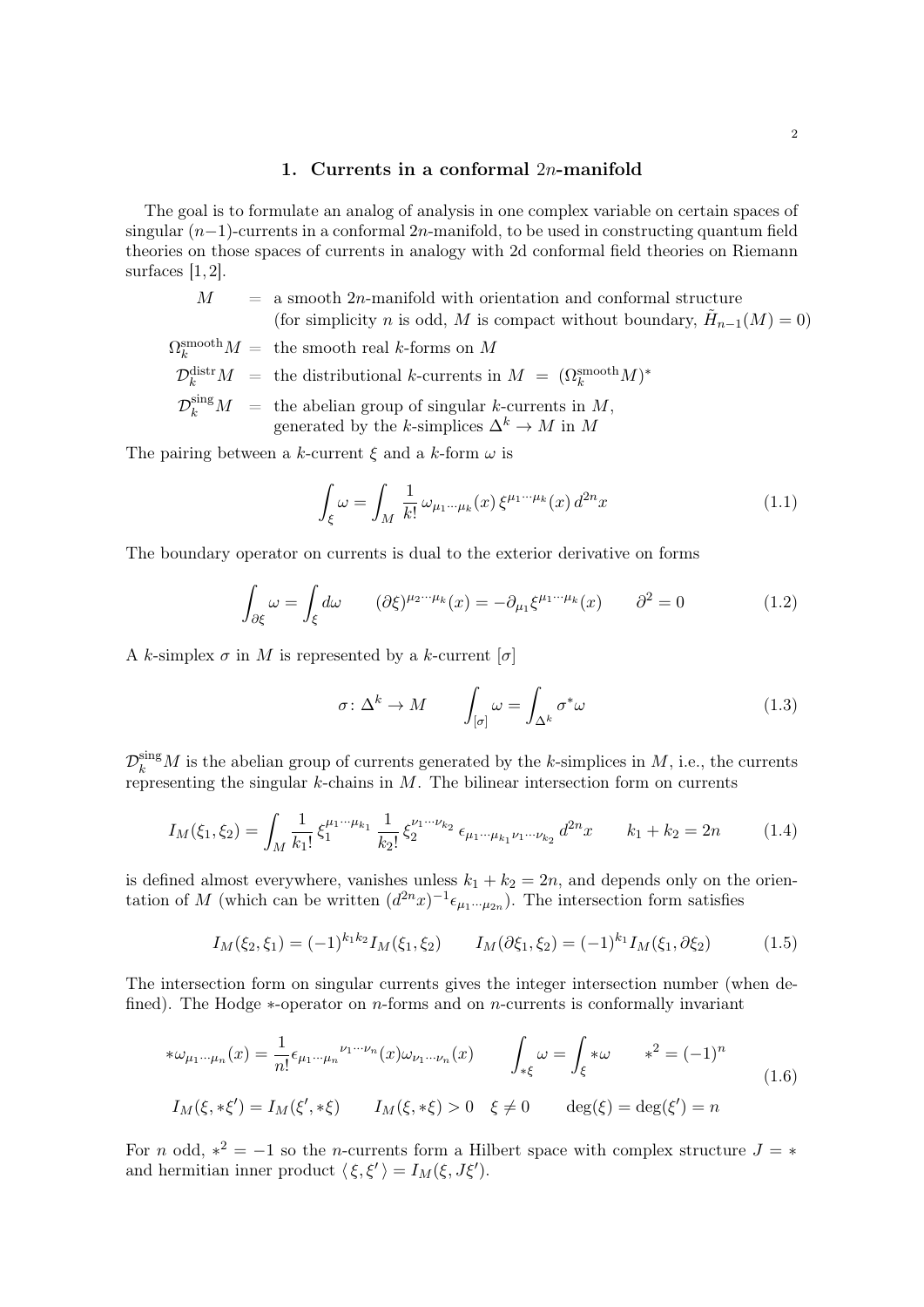## <span id="page-2-0"></span>2. Cauchy-Riemann equation on a Riemann surface in terms of  $j$ -currents,  $j = 0, 1, 2$

When  $n = 1$ , M is a Riemann surface. Write  $\Sigma$  instead of M. The augmented chain complex of singular j-currents in  $\Sigma$  is

<span id="page-2-2"></span>
$$
\mathcal{D}_2^{\text{sing}} \Sigma \xrightarrow{\partial} \mathcal{D}_1^{\text{sing}} \Sigma \xrightarrow{\partial} \mathcal{D}_0^{\text{sing}} \Sigma \xrightarrow{\partial} \mathbb{Z} \xrightarrow{\partial} 0
$$
\n
$$
\xi \in \mathcal{D}_0^{\text{sing}} \Sigma \xrightarrow{\partial} \int_{\xi} 1
$$
\n(2.1)

which is embedded in the augmented chain complex of distributional j-currents  $\mathcal{D}_j^{\text{distr}}\Sigma$ . The intersection form and the conformal Hodge  $*$ -operator on j-currents satisfy

$$
I_{\Sigma}(\xi_1, \xi_2) = 0 \quad \text{unless } j_1 + j_2 = 2
$$
  
\n
$$
I_{\Sigma}(\xi_2, \xi_1) = (-1)^{j_1 j_2} I_{\Sigma}(\xi_1, \xi_2) \qquad I_{\Sigma}(\partial \xi_1, \xi_2) = (-1)^{j_1} I_{\Sigma}(\xi_1, \partial \xi_2)
$$
  
\n
$$
J = * \text{ on } \mathcal{D}_1^{\text{distr}} \Sigma \qquad J^2 = -1
$$
\n(2.2)

<span id="page-2-3"></span>for  $\deg(\xi) = \deg(\xi') = 1$ ,  $I_{\Sigma}(\xi, J\xi') = I_{\Sigma}(\xi')$  $I_{\Sigma}(\xi, J\xi) > 0 \quad \xi \neq 0$ 

A fundamental solution of the Cauchy-Riemann equation

$$
dz G(z, z') dz' \qquad G(z, z') = G(z', z)
$$
  

$$
\partial_{\bar{z}}G(z, z') = -\pi \partial_z \delta^2(z - z') \qquad G(z, z') = \frac{1}{(z - z')^2} + \text{holomorphic}
$$
 (2.3)

is determined up to products of holomorphic 1-forms. It can be regarded as a symmetric complex bilinear form on 1-currents

$$
G(\xi, \xi') = \int_{\xi} \int_{\xi'} dz \, G(z, z') \, dz' \tag{2.4}
$$

The Cauchy-Riemann equation can be expressed in terms of  $\partial$ , J, and I<sub> $\Sigma$ </sub>( $\xi_1$ ,  $\xi_2$ )

<span id="page-2-5"></span>
$$
G(\xi, \xi') = G(\xi', \xi) \qquad G(\xi, \xi') = G(P_{+}\xi, P_{+}\xi') \qquad P_{+} = \frac{1}{2}(1 + i^{-1}J) \qquad (2.5)
$$

$$
G(\xi, \partial \xi_{2}) = -2\pi i I_{\Sigma}(P_{+}\xi, \partial \xi_{2})
$$

## <span id="page-2-1"></span>3.  $(n-1+j)$ -currents,  $j = 0, 1, 2$ , in a conformal 2n-manifold (for n odd)

For simplicity take *n* odd. The general case is discussed in Appendix [A.](#page-12-0) For  $\partial \xi_0 \in \mathcal{D}_{n-2}^{\text{sing}}M$ a singular  $(n-2)$ -boundary, the abelian group

$$
Q = \mathcal{D}_{n-1}^{\text{sing}} M_{\mathbb{Z}\partial\xi_0} = \left\{ \xi \in \mathcal{D}_{n-1}^{\text{sing}} M : \partial\xi \in \mathbb{Z}\partial\xi_0 \right\} \tag{3.1}
$$

is to be an example of a *quasi Riemann surface*. The  $\mathcal{D}_{n-1}^{\text{sing}}M_{\mathbb{Z}\partial\xi_0}$  are the fibers of a bundle of quasi Riemann surfaces over  $\{\mathbb{Z}\partial \xi_0\}$ . There is an augmented chain complex of abelian groups  $Q_j$  analogous to  $(2.1)$ 

<span id="page-2-4"></span>
$$
Q_2 \xrightarrow{\partial} Q_1 \xrightarrow{\partial} Q \xrightarrow{\partial} \mathbb{Z}\partial \xi_0 \xrightarrow{\partial} 0 \qquad Q_0 = Q
$$
  

$$
Q_1 = \mathcal{D}_n^{\text{sing}} M \quad Q_2 = \mathcal{D}_{n+1}^{\text{sing}} M / Q^{\perp} \quad Q^{\perp} = \left\{ \xi' \in \mathcal{D}_{n+1}^{\text{sing}} M : I_M(\xi, \xi') = 0 \ \forall \xi \in Q \right\}
$$

$$
(3.2)
$$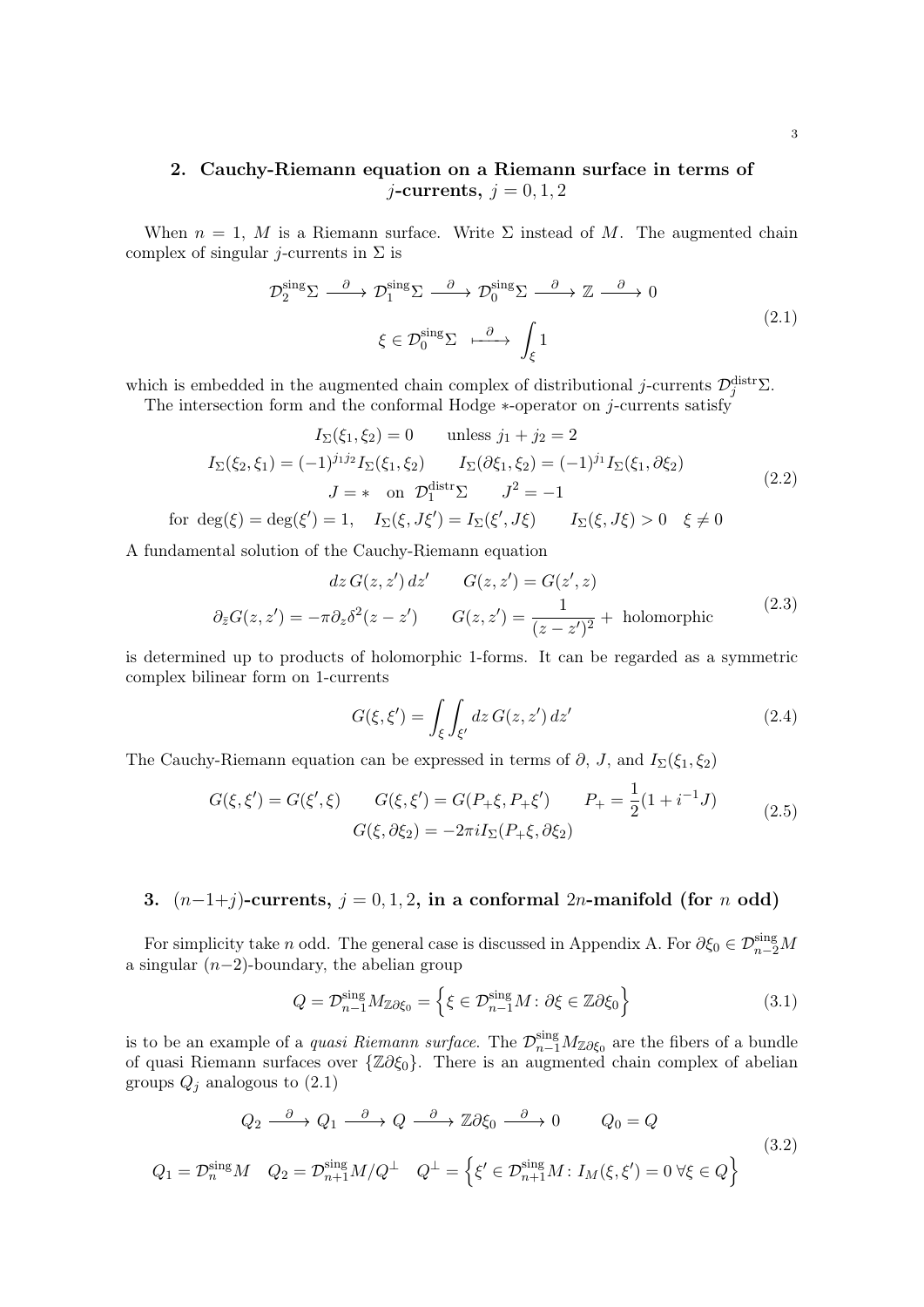The  $Q_j$  are embedded in a chain complex of real vector spaces  $Q_j^{\mathbb{R}}$  defined analogously using distributional currents in place of singular currents

$$
Q_0^{\mathbb{R}} = Q^{\mathbb{R}} = \mathcal{D}_{n-1}^{\text{distr}} M_{\mathbb{R}\partial\xi_0} \qquad Q_1^{\mathbb{R}} = \mathcal{D}_n^{\text{distr}} M \qquad Q_2^{\mathbb{R}} = \mathcal{D}_{n+1}^{\text{distr}} M / Q^{\mathbb{R}\perp} \tag{3.3}
$$

The intersection form  $I_M(\xi_1, \xi_2)$  of M descends to a bilinear form  $I_Q(\xi_1, \xi_2)$  on the  $Q_i$  with precisely the properties [\(2.2\)](#page-2-3) suitable for writing a Cauchy-Riemann equation

<span id="page-3-2"></span>
$$
I_Q(\xi_1, \xi_2) = 0 \quad \text{unless } j_1 + j_2 = 2
$$
  
\n
$$
I_Q(\xi_2, \xi_1) = (-1)^{j_1 j_2} I_Q(\xi_1, \xi_2) \qquad I_Q(\partial \xi_1, \xi_2) = (-1)^{j_1} I_Q(\xi_1, \partial \xi_2)
$$
  
\n
$$
J = * \quad \text{on } Q_1^{\mathbb{R}} = \mathcal{D}_n^{\text{distr}} M \qquad J^2 = -1
$$
  
\nfor  $\deg(\xi) = \deg(\xi') = 1, \quad I_Q(\xi, J\xi') = I_Q(\xi', J\xi) \qquad I_Q(\xi, J\xi) > 0 \quad \xi \neq 0$  (3.4)

### 4. j-currents in a metric abelian group of  $(n-1)$ -currents

<span id="page-3-0"></span> $\mathcal{D}_k^{\text{sing}}M$  is a metric space with respect to the flat metric on currents [\[3\]](#page-14-2). The metric completion of  $\mathcal{D}_k^{\text{sing}}M$  is the abelian group of *integral* k-currents

$$
\mathcal{D}_k^{\text{int}} M = (\mathcal{D}_k^{\text{sing}} M)' \qquad \mathcal{D}_k^{\text{sing}} M \subset \mathcal{D}_k^{\text{int}} M \subset \mathcal{D}_k^{\text{dist}} M \qquad \partial(\mathcal{D}_k^{\text{int}} M) \subset \mathcal{D}_{k-1}^{\text{int}} M \tag{4.1}
$$

The examples  $Q = \mathcal{D}_{n-1}^{\text{sing}} M_{\mathbb{Z}\partial \xi_0}$  complete to  $Q' = \mathcal{D}_{n-1}^{\text{int}} M_{\mathbb{Z}\partial \xi_0}$  indexed by  $\mathbb{Z}\partial \xi_0 \subset \mathcal{D}_{n-2}^{\text{int}} M$ . Calculus on the metric abelian group  $Q'$  is to be based on the currents in  $Q'$  using the general construction of currents in a metric space [\[4\]](#page-14-3). Currents are defined as multilinear functionals of Lipschitz functions. There is no need of a smooth structure on  $Q'$ . The j-forms on  $Q'$  are to be defined as linear functions of the j-currents in  $Q'$ , reversing the usual construction of currents from forms.

The equivalence  $\Delta^j \times \Delta^k \simeq \Delta^{j+k}$  gives a natural map

<span id="page-3-3"></span>
$$
\Pi_{j,k} \colon \mathcal{D}_j^{\text{sing}}(\mathcal{D}_k^{\text{int}} M) \to \mathcal{D}_{j+k}^{\text{int}} M \tag{4.2}
$$

In particular,

$$
\Pi_{j,n-1} \colon \mathcal{D}_j^{\text{sing}}(\mathcal{D}_{n-1}^{\text{int}} M) \to \mathcal{D}_{n-1+j}^{\text{int}} M \tag{4.3}
$$

gives

$$
\Pi_j \colon \mathcal{D}_j^{\text{sing}} Q' \to Q'_j \qquad j = 0, 1, 2 \tag{4.4}
$$

where the  $Q'_j$  are as in [\(3.2\)](#page-2-4). The structure [\(3.4\)](#page-3-2) pulls back along  $\Pi_j$  to give a structure on the j-currents in  $Q'$  analogous to the j-currents in a Riemann surface, suitable for writing a Cauchy-Riemann equation on  $Q'$ . The project then becomes to develop complex analysis on  $Q'$  in analogy with complex analysis on Riemann surfaces.

Some of the impetus to consider this mathematical material came from comments on spaces of cycles in section 5 of [\[5\]](#page-14-4) which referred to [\[6\]](#page-14-5) where the maps  $\Pi_{j,k}$  originate.

#### 5. Tensor analysis on metric abelian groups

<span id="page-3-1"></span>A metric abelian group is an abelian group that is complete with respect to a metric which is compatible with the group structure. Let  $A'$  be a metric abelian group, for example  $A' = \mathcal{D}_k^{\text{int}}M$  or  $A' = \mathcal{D}_{n-1}^{\text{int}}M_{\mathbb{Z}\partial\xi_0}$ . The j-currents in A' form the vector space  $\mathcal{D}_j^{\text{distr}}A'$ . A j-simplex in A' is a j-current that represents a map  $\sigma : \Delta^j \to A'$ . The j-simplices generate the abelian group of singular j-currents  $\mathcal{D}_j^{\text{sing}} A'$ .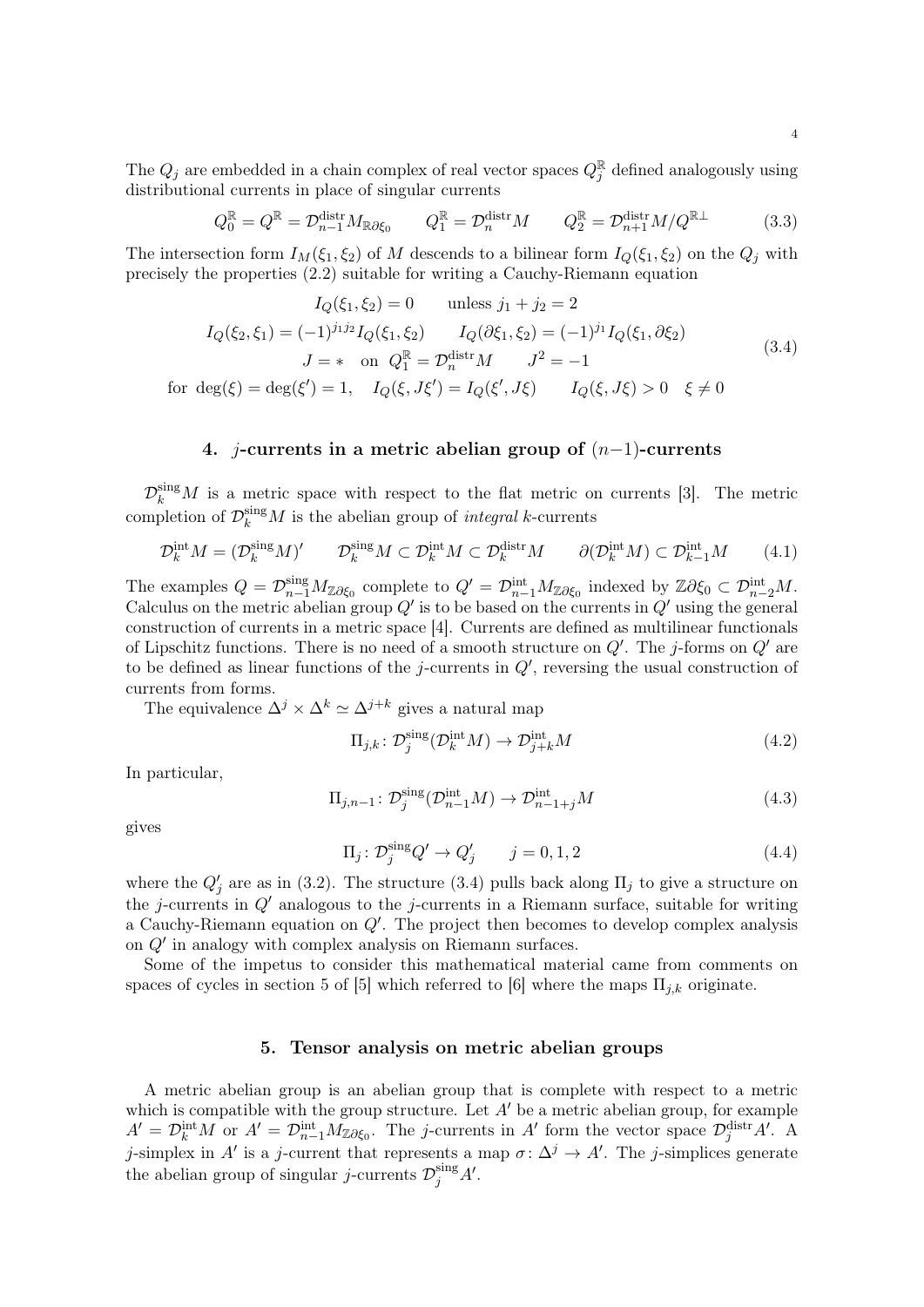This section sketches a development of calculus and tensor analysis on  $A'$  based on the currents in  $A'$ . Topologies, regularity conditions, and domains of definition are left unspecified. Appendix [B](#page-13-0) contains a naive remark on the need for a weak topology in addition to the metric topology on currents. Some further remarks on tensor analysis are in Appendix ??.

#### 5.1. Tangent  $j$ -vectors as infinitesimal  $j$ -simplices

Since a  $j$ -simplex can be subdivided into arbitrarily small  $j$ -simplices, the infinitesimal j-simplices generate  $\mathcal{D}_j^{\text{sing}} A'$ . This is expressed by the integral representation

<span id="page-4-0"></span>
$$
\sigma \colon \Delta^j \to A' \qquad [\sigma] = \int_{\Delta^j} \delta_{\sigma(t)} D\sigma(t) d^j t
$$
  

$$
\Delta^j = [0, 1]^j \qquad \sigma_{\epsilon, t}(t') = \sigma(t + \epsilon t') \qquad \delta_{\sigma(t)} D\sigma(t) = \lim_{\epsilon \downarrow 0} \epsilon^{-j} [\sigma_{\epsilon, t}]
$$
 (5.1)

 $\delta_{\sigma(t)}$  is the 0-current in A' representing the point  $\sigma(t)$ . The limit is taken in  $\mathcal{D}_j^{\text{distr}}A'$ . (Appendix [B](#page-13-0) comments on the limit.)

Define the space  $T_j(A',\xi)$  of tangent j-vectors at  $\xi \in A'$  to be the set of infinitesimal *j*-simplices at  $\xi$ 

$$
T_j(A',\xi) = \{D\sigma(0) \colon \sigma(0) = \xi\}
$$
\n(5.2)

The  $T_j(A',\xi)$  are the same for all  $\xi$  by translation in the abelian group  $A'$ 

$$
T_j(A',\xi) = T_j(A',0)
$$
\n(5.3)

 $T_j(A',0)$  is a vector space, not merely a cone, because A' is an abelian group and

$$
D(\sigma_1 + \sigma_2) = D\sigma_1 + D\sigma_2 \qquad \text{for } \sigma_1(0) = \sigma_2(0) = 0 \tag{5.4}
$$

Let  $\mathcal{D}_j A'$  be the span within  $\mathcal{D}_j^{\text{distr}} A'$  of the infinitesimal j-simplices

<span id="page-4-1"></span>
$$
\mathcal{D}_j A' = \mathcal{D}_0^{\text{distr}} A' \otimes T_j(A', 0) \tag{5.5}
$$

Tensor analysis on A' will be based on the vector spaces  $\mathcal{D}_iA'$  because the j-currents in  $\mathcal{D}_iA'$  have the form of vector valued generalized functions. The integral representation [\(5.1\)](#page-4-0) means  $\mathcal{D}_j A'$  is large enough so that

$$
\mathcal{D}_j^{\text{sing}} A' \subset \mathcal{D}_j A' \tag{5.6}
$$

In the examples  $A' = \mathcal{D}_k^{\text{int}} M$ , the map  $\Pi_{j,k}$  of [\(4.2\)](#page-3-3) acts linearly on  $\mathcal{D}_j A'$  via its action on the infinitesimal *j*-simplices.  $\Pi_{j,k}$  does not act on all of  $\mathcal{D}_j^{\text{distr}}A'$ .

## 5.2.  $j$ -forms

Define the j-forms on  $A'$  to be the homomorphisms of abelian groups

<span id="page-4-2"></span>
$$
\Omega_j A' = \text{Hom}(\mathcal{D}_j^{\text{sing}} A', \mathbb{R})
$$
\n(5.7)

A homomorphism is determined by its action on the infinitesimal j-simplices so the j-forms are functions on A' with values in  $T_j(A', 0)^*$ , i.e., sections of the j-cotangent bundle

$$
\Omega_j A' = \Gamma(T_j^* A', A') \qquad T_j^* A' = A' \times T_j (A', 0)^* \tag{5.8}
$$

The translation invariant forms are

$$
\Omega_j A'_{inv} = T_j(A', 0)^* \tag{5.9}
$$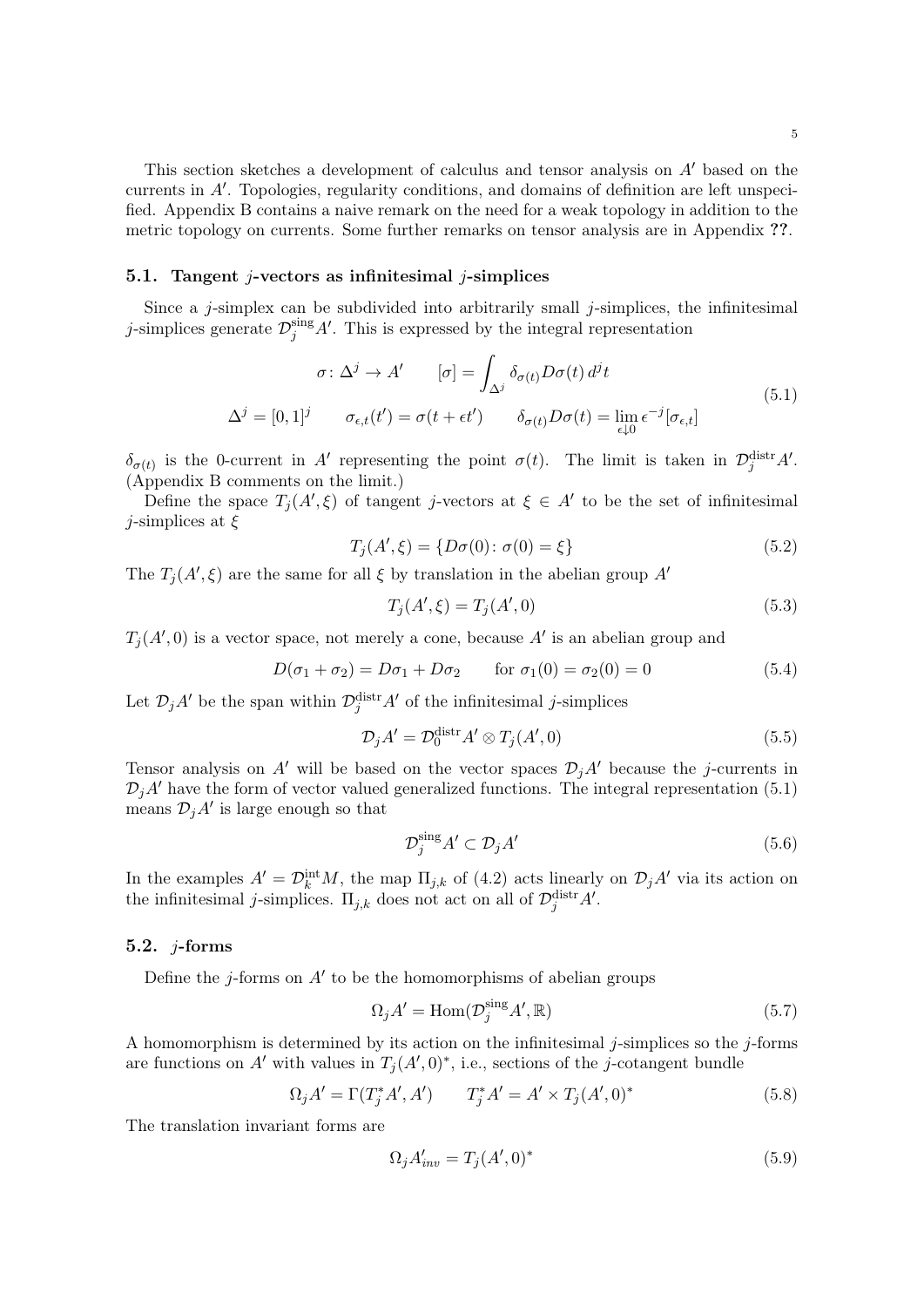### 6. *j*-currents  $(II)$

<span id="page-5-0"></span>**6.1.** Maps  $\Pi_{j,k}$ :  $\mathcal{D}_j^{\text{sing}}$  $j^{\text{sing}}({\mathcal D}_k^{\text{int}} M) \to {\mathcal D}_{j+k}^{\text{int}} M$ 

The equivalence  $\Delta^j \times \Delta^k \simeq \Delta^{j+k}$  gives

$$
\Pi_{j,k} \colon \mathcal{D}_j^{\text{sing}}(\mathcal{D}_k^{\text{int}} M) \to \mathcal{D}_{j+k}^{\text{int}} M \tag{6.1}
$$

 $\Pi_{i,k}$  acts on infinitesimal *j*-simplices as a linear function

$$
D\Pi_{j,k} \colon T_j(\mathcal{D}_k^{\text{sing}}M,0) \to \mathcal{D}_{j+k}^{\text{distr}}M \tag{6.2}
$$

The  $\Pi_{j,k}$  are invariant under translations  $T(\xi)$  in  $\mathcal{D}_k^{\text{sing}}M$ 

$$
\Pi_{0,k}T(\xi)_* = T(\xi)\Pi_{0,k} \qquad \Pi_{j,k}T(\xi)_* = \Pi_{j,k} \quad j \ge 1
$$
\n(6.3)

From

$$
\partial(\Delta^j \times \Delta^k) = \partial \Delta^j \times \Delta^k + (-1)^j \Delta^j \times \partial \Delta^k \tag{6.4}
$$

it follows that

$$
\partial \Pi_{j,k} = \Pi_{j-1,k} \partial + (-1)^j \Pi_{j,k-1} \partial_*
$$
\n(6.5)

where  $\partial_*$  is the push-forward of the boundary map  $\partial: \mathcal{D}_k^{\text{int}} M \to \mathcal{D}_{k-1}^{\text{int}} M$ 

$$
\partial_*\colon \mathcal{D}_j^{\text{sing}}(\mathcal{D}_k^{\text{int}}M) \to \mathcal{D}_j^{\text{sing}}(\mathcal{D}_{k-1}^{\text{int}}M) \tag{6.6}
$$

**6.2.** Maps  $\Pi_j \colon \mathcal{D}_j^{\text{sing}} Q' \to Q'_j$ 

Now consider  $Q = \mathcal{D}_{n-1}^{\text{sing}} M_{\mathbb{Z}\partial \xi_0}$  with completion  $Q' = \mathcal{D}_{n-1}^{\text{int}} M_{\mathbb{Z}\partial \xi_0}$ . Define the  $Q'_j$  as in [\(3.2\)](#page-2-4). Construct the morphism of augmented chain complexes

$$
\mathcal{D}_2^{\text{sing}} Q' \xrightarrow{\partial} \mathcal{D}_1^{\text{sing}} Q' \xrightarrow{\partial} \mathcal{D}_0^{\text{sing}} Q' \xrightarrow{\partial} \mathbb{Z} \xrightarrow{\partial} 0
$$
\n
$$
\downarrow \Pi_2 \qquad \qquad \downarrow \Pi_1 \qquad \qquad \downarrow \Pi_0 \qquad \qquad \downarrow 1
$$
\n
$$
Q'_2 \xrightarrow{\partial} Q'_1 \xrightarrow{\partial} Q' \xrightarrow{\partial} Q' \xrightarrow{\partial} \mathbb{Z} \xrightarrow{\partial} 0
$$
\n(6.7)

$$
\Pi_0 = \Pi_{0,n-1} \qquad \Pi_0 \delta_{\xi} = \xi \qquad \delta_{\xi} \in \mathcal{D}_0^{\text{sing}} Q' \qquad \stackrel{\partial}{\longrightarrow} \partial \xi \in \mathbb{Z} \partial \xi_0
$$

$$
\Pi_1 = \Pi_{1,n-1} \qquad \Pi_2 = p_2 \circ \Pi_{2,n-1} \qquad p_2 \colon \mathcal{D}_{n+1}^{\text{int}} M \to \mathcal{D}_{n+1}^{\text{int}} M/Q^\perp
$$

The  $\Pi_j$  extend to linear maps  $\Pi_j: \mathcal{D}_j Q' \to Q_j^{\mathbb{R}}$  forming a morphism of linear chain complexes. The bilinear form on the  $Q'_j$  lifts to the  $\mathcal{D}_j^{\text{sing}} Q'$ 

$$
I = \Pi^* I_Q \qquad I(\xi_1, \xi_2) = I_Q(\Pi_{j_1} \xi_1, \Pi_{j_2} \xi_2)
$$
\n(6.8)

The bilinear form on  $\mathcal{D}_1^{\text{sing}} Q'$  is bi-invariant under translations

$$
I(T(\xi)_*\xi_1,\xi_2) = I(\xi_1,T(\xi)_*\xi_2) = I(\xi_1,\xi_2)
$$
\n(6.9)

so is equivalent to a bilinear form on the tangent space  $T_1(Q, 0)$ .

 $D\Pi_1$  identifies  $T_1(Q, 0)$  with a subspace of  $\mathcal{D}_n^{\text{distr}}M$ 

$$
T_1(Q,0) = \mathcal{V}_{1,n-1} \subset \mathcal{D}_n^{\text{distr}} M \tag{6.10}
$$

 $\mathcal{V}_{1,n-1}$  consists, at least roughly, of the *n*-currents supported on integral  $(n-1)$ -currents.

A crucial point is that  $J = *$  should act on  $T_1(Q, 0)$ 

$$
J\mathcal{V}_{1,n-1} = \mathcal{V}_{1,n-1} \tag{6.11}
$$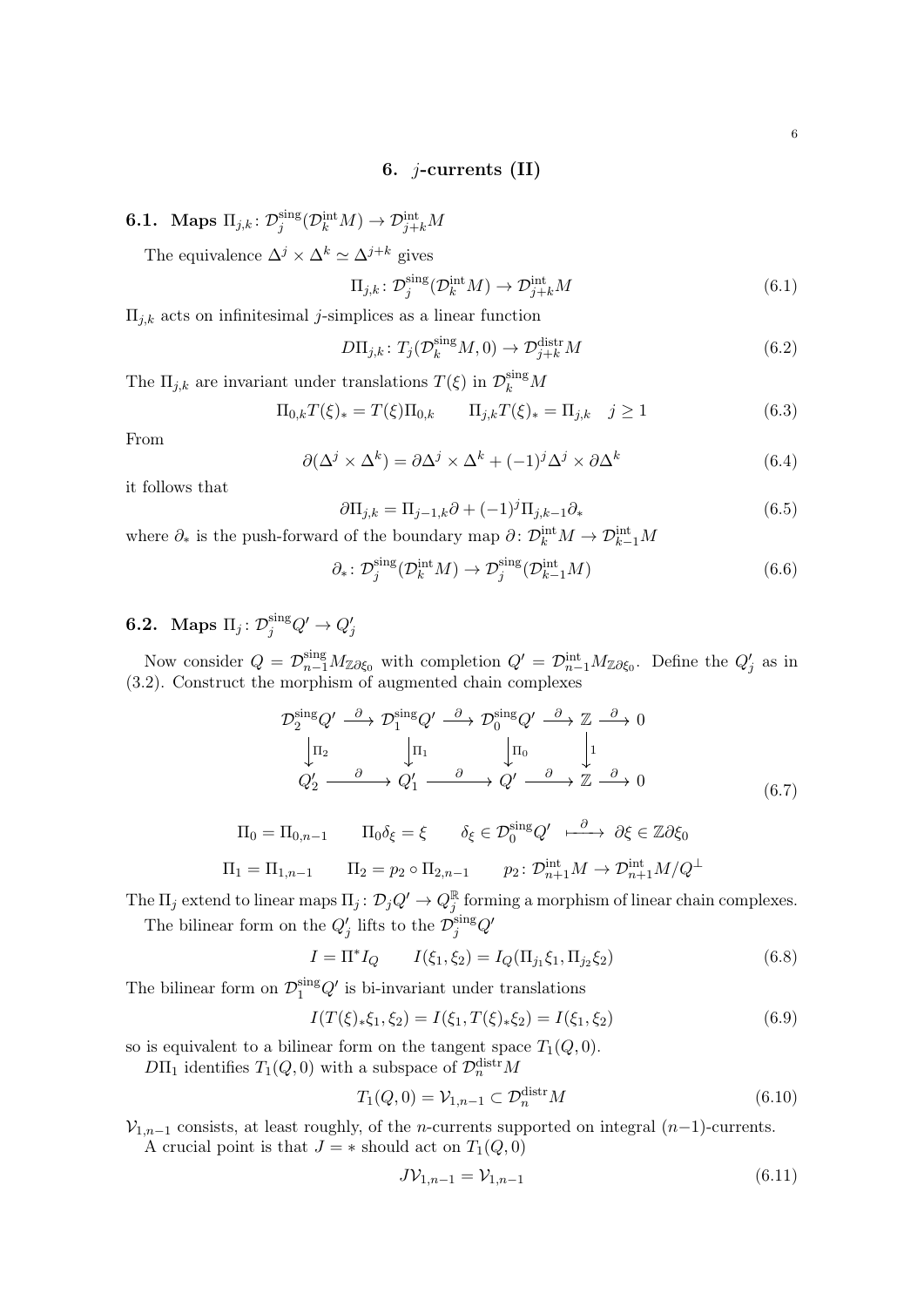a germ of a proof of which is given in Appendix 1 of [\[2\]](#page-14-1). Given this, J lifts to

$$
J \colon \mathcal{D}_1 Q' \to \mathcal{D}_1 Q' \qquad J\Pi_1 = \Pi_1 J \tag{6.12}
$$

There is now structure on the currents in  $Q'$  analogous to the currents in a Riemann surface,

<span id="page-6-4"></span>
$$
I(\xi_1, \xi_2) = 0 \quad \text{unless } j_1 + j_2 = 2
$$
  
\n
$$
I(\xi_2, \xi_1) = (-1)^{j_1 j_2} I(\xi_1, \xi_2) \qquad I(\partial \xi_1, \xi_2) = (-1)^{j_1} I(\xi_1, \partial \xi_2)
$$
  
\n
$$
J: \mathcal{D}_1 Q' \to \mathcal{D}_1 Q' \qquad J^2 = -1
$$
  
\n
$$
I(\xi, J\xi') = I(\xi', J\xi) \qquad I(\xi, J\xi) \ge 0 \qquad \deg(\xi) = \deg(\xi') = 1
$$
\n(6.13)

## 7. Tensor analysis (II)

<span id="page-6-0"></span>Continuing discussion of the metric abelian group A, the object now is to construct a morphism of chain complexes of abelian groups

<span id="page-6-2"></span>
$$
\cdots \xrightarrow{\partial} \mathcal{D}_{j}^{\text{sing}} A' \xrightarrow{\partial} \cdots \xrightarrow{\partial} \mathcal{D}_{2}^{\text{sing}} A' \xrightarrow{\partial} \mathcal{D}_{1}^{\text{sing}} A' \xrightarrow{\partial} \mathcal{D}_{0}^{\text{sing}} A' \xrightarrow{\partial} 0
$$
\n
$$
\downarrow \Pi_{(j)} \qquad \qquad \downarrow \Pi_{(2)} \qquad \qquad \downarrow \Pi_{(1)} \qquad \qquad \downarrow \Pi_{(0)} \qquad (7.1)
$$
\n
$$
\cdots \xrightarrow{\partial} A'_{(j)} \xrightarrow{\partial} \cdots \xrightarrow{\partial} A'_{(2)} \xrightarrow{\partial} A'_{(1)} \xrightarrow{\partial} A' \xrightarrow{\partial} A' \xrightarrow{\partial} 0
$$

embedded in a morphism of chain complexes of vector spaces

<span id="page-6-3"></span>
$$
\cdots \xrightarrow{\partial} \mathcal{D}_{j} A' \xrightarrow{\partial} \cdots \xrightarrow{\partial} \mathcal{D}_{2} A' \xrightarrow{\partial} \mathcal{D}_{1} A' \xrightarrow{\partial} \mathcal{D}_{0} A' \xrightarrow{\partial} 0
$$
  
\n
$$
\downarrow \Pi_{(j)} \qquad \qquad \downarrow \Pi_{(2)} \qquad \qquad \downarrow \Pi_{(1)} \qquad \qquad \downarrow \Pi_{(0)}
$$
  
\n
$$
\cdots \xrightarrow{\partial} A_{(j)}^{\mathbb{R}} \xrightarrow{\partial} \cdots \xrightarrow{\partial} A_{(2)}^{\mathbb{R}} \xrightarrow{\partial} A_{(1)}^{\mathbb{R}} \xrightarrow{\partial} A_{(0)}^{\mathbb{R}} \xrightarrow{\partial} A
$$
  
\n
$$
A'_{(j)} \rightarrow A_{(j)}^{\mathbb{R}} \qquad j \geq 1 \qquad A' \rightarrow A_{(0)}^{\mathbb{R}}
$$
  
\n
$$
(7.2)
$$

The  $A'_{(j)}$  and  $A_{(j)}^{\mathbb{R}}$  will express the distributions  $\mathcal{D}_j^{\text{sing}}A'$  and  $\mathcal{D}_jA'$  modulo translations. If A were a vector space, or more generally an abelian Lie group, the boundary operators on  $A'_{(j)}$  and  $A_{(j)}^{\mathbb{R}}$  would be identically zero. But when A is not a vector space, the chain complexes  $A'_{(j)}$  and  $A_{(j)}^{\mathbb{R}}$  can express nontrivial information about A. In the examples  $A =$  $Q = \mathcal{D}_{n-1}^{\text{sing}} M_{\mathbb{Z} \partial \xi_0}$ 

 $A_{(j)}^{\mathbb{R}} = T_j(A, 0)$   $j \ge 1$ 

$$
Q'_{(j)} = \mathcal{D}_{j+n-1}^{\text{int}} M \qquad Q_{(j)}^{\mathbb{R}} = \mathcal{D}_{j+n-1}^{\text{distr}} M \qquad j \ge 1, \qquad Q_{(0)}^{\mathbb{R}} = \mathcal{D}_{n-1}^{\text{distr}} M_{\mathbb{R}\partial\xi_0}
$$
(7.3)

as explained in Appendix [C.](#page-13-1)

**7.1.** Define  $A_{(j)}^{\mathbb{R}}$ ,  $\Pi_{(j)}$ , and  $A'_{(j)}$  for  $j \ge 1$ 

Using the identification  $\mathcal{D}_j A' = \mathcal{D}_0^{\text{distr}} A' \otimes T_j(A,0)$  of [\(5.5\)](#page-4-1), define

<span id="page-6-1"></span>
$$
\Pi_{(j)}: \mathcal{D}_j A' \to A_{(j)}^{\mathbb{R}} \qquad j \ge 1
$$
  
\n
$$
\Pi_{(j)} = \mathbf{1}^* \otimes \mathbf{1} \qquad \mathbf{1}^* : \mathcal{D}_0^{\text{distr}} A' \to \mathbb{R} \qquad \mathbf{1}^* : \mu \mapsto \int_{\mu} 1
$$
  
\n
$$
A'_{(j)} = \Pi_{(j)} \mathcal{D}_j^{\text{sing}} A' \subset A_{(j)}^{\mathbb{R}} \qquad j \ge 1
$$
\n(7.4)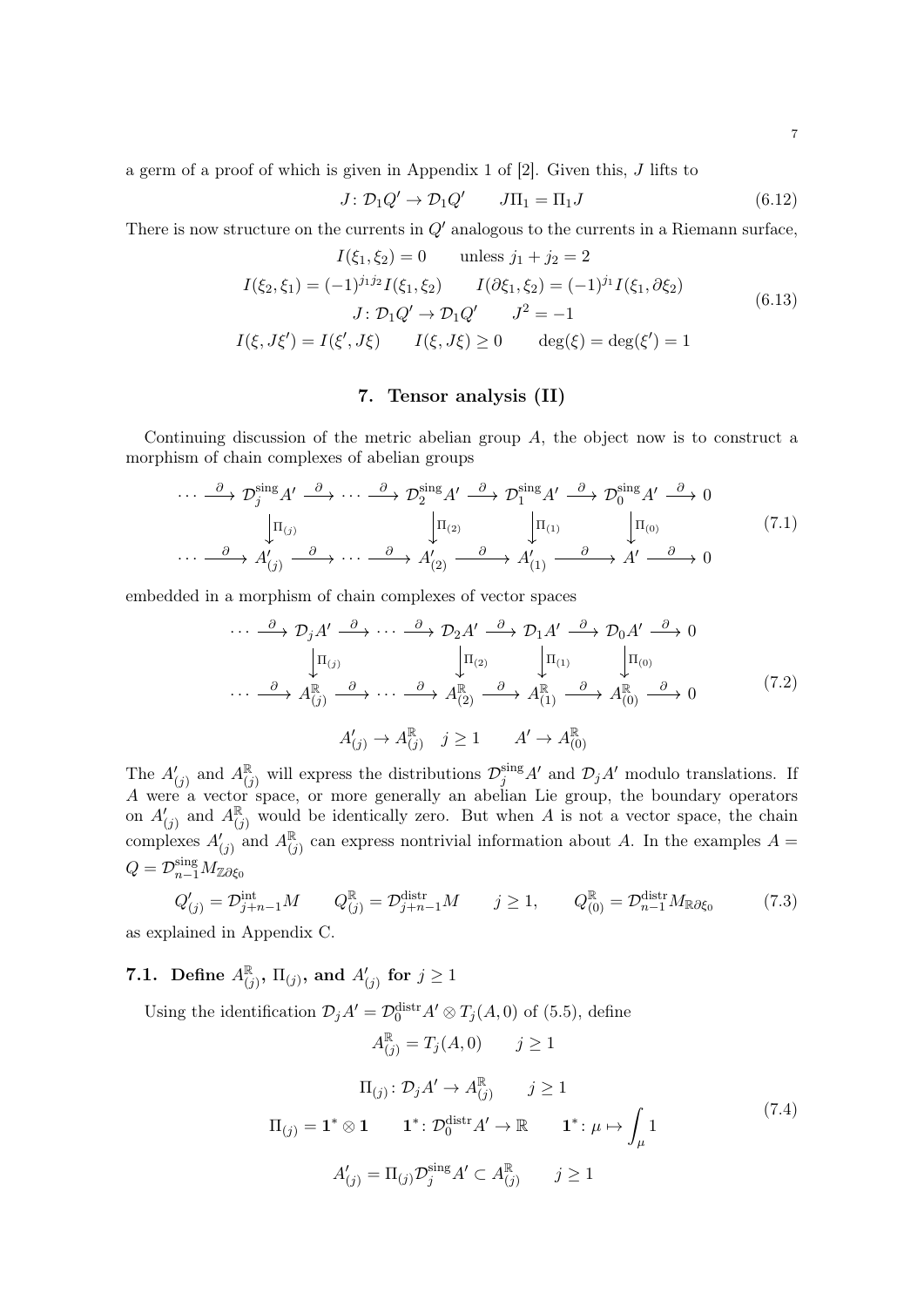The translations act on  $\mathcal{D}_jA'$  via  $\mathcal{D}_0^{\text{distr}}A'$ , so  $\Pi_{(j)}$  exhibits  $A_{(j)}^{\mathbb{R}}$  as  $\mathcal{D}_jA'$  mod translations and  $A_{(j)}$  as  $\mathcal{D}_j^{\text{sing}} A'$  mod translations. So the boundary maps are well-defined. The cochain complex of invariant j-forms is dual to the chain complex  $A_{(j)}^{\mathbb{R}}$ 

$$
\Omega_j A_{inv} = (A_{(j)}^{\mathbb{R}})^* = \text{Hom}(A_{(j)}, \mathbb{R}) \qquad j \ge 1
$$
\n(7.5)

Strictly speaking,  $A_{(j)}^{\mathbb{R}}$  cannot be exactly  $T_j(A,0)$  but must be a completion large enough to receive the integrals  $\Pi_{(i)}$  of equation [\(7.4\)](#page-6-1).

# **7.2.** Define  $\Pi_{(0)}$  and  $A_{(0)}^{\mathbb{R}}$

For  $j = 0$ , define

$$
\Pi_{(0)}: \mathcal{D}_0^{\text{sing}} A' \to A' \qquad \Pi_{(0)}: \delta_{\xi} \mapsto \xi \quad \xi \in A' \tag{7.6}
$$

The boundary operator  $\partial: A_{(1)} \to A'$  is well defined because

$$
\Pi_{(0)}[(\delta_{\xi_1} - \delta_{\xi_2}) - (\delta_{\xi + \xi_1} - \delta_{\xi + \xi_2})] = 0 \tag{7.7}
$$

which is to say that  $\partial$  takes  $\mathcal{D}_1^{\text{sing}} A'$  mod translations to  $\mathcal{D}_0^{\text{sing}} A'$  mod ker  $\Pi_{(0)}$ .

Define  $A_{(0)}^{\mathbb{R}}$  by extending  $\Pi_{(0)}$  from  $\mathcal{D}_0^{\text{sing}}A'$  to  $\mathcal{D}_0A'$ 

$$
A_{(0)}^{\mathbb{R}} = \mathcal{D}_0 A'/\text{span}\left\{\delta_{\xi_1 + \xi_2} - \delta_{\xi_1} - \delta_{\xi_2}, \xi_1, \xi_2 \in A'\right\} \tag{7.8}
$$

so that

$$
(A_{(0)}^{\mathbb{R}})^* = \text{Hom}(A, \mathbb{R})
$$
\n
$$
(7.9)
$$

The cochain complex of invariant forms on  $A$  is modified in degree  $0$ 

$$
\cdots \xrightarrow{d} \Omega_2 A_{inv} \xrightarrow{d} \Omega_1 A_{inv} \xrightarrow{d} (A_{(0)}^{\mathbb{R}})^* \xrightarrow{d} 0 \tag{7.10}
$$

#### 7.3. A necessary condition on A

The abelian groups  $A'_{(j)}$  are embedded by design in the vector spaces  $A_{(j)}^{\mathbb{R}}$  for  $j \geq 1$ . But A' is not necessarily embedded in  $A_{(0)}^{\mathbb{R}}$ . There is a morphism  $A' \to A_{(0)}^{\mathbb{R}}$  but there is no guarantee that the morphism is injective. For example, if  $A = U(1)$  then  $A_{(0)}^{\mathbb{R}} = 0$ . On the other hand, in the examples  $A = Q = \mathcal{D}_{n-1}^{\text{sing}} M_{\mathbb{Z}\partial \xi_0}$  the morphism  $A' \to A_{(0)}^{\mathbb{R}}$  is the embedding  $\mathcal{D}_{n-1}^{\text{int}} M_{\mathbb{Z}\partial \xi_0} \to \mathcal{D}_{n-1}^{\text{distr}} M_{\mathbb{R}\partial \xi_0}$ . The condition that  $A' \to A_{(0)}^{\mathbb{R}}$  be injective must be imposed by hand on the metric abelian group A.

#### 7.4. Augmentation

When there is an augmentation  $A \stackrel{\partial}{\rightarrow} \mathbb{Z}$ , the augmentation can be regarded as a function on  $A'$  that can be integrated over a 0-current, giving augmentations of the chain complexes in [\(7.1\)](#page-6-2) and [\(7.2\)](#page-6-3).

$$
\mathcal{D}_0 A' \xrightarrow{\partial} \mathbb{R} \qquad \mathcal{D}_0^{\text{sing}} A' \xrightarrow{\partial} \mathbb{Z} \qquad \delta_{\xi} \xrightarrow{\partial} \partial \xi \quad \xi \in A' \tag{7.11}
$$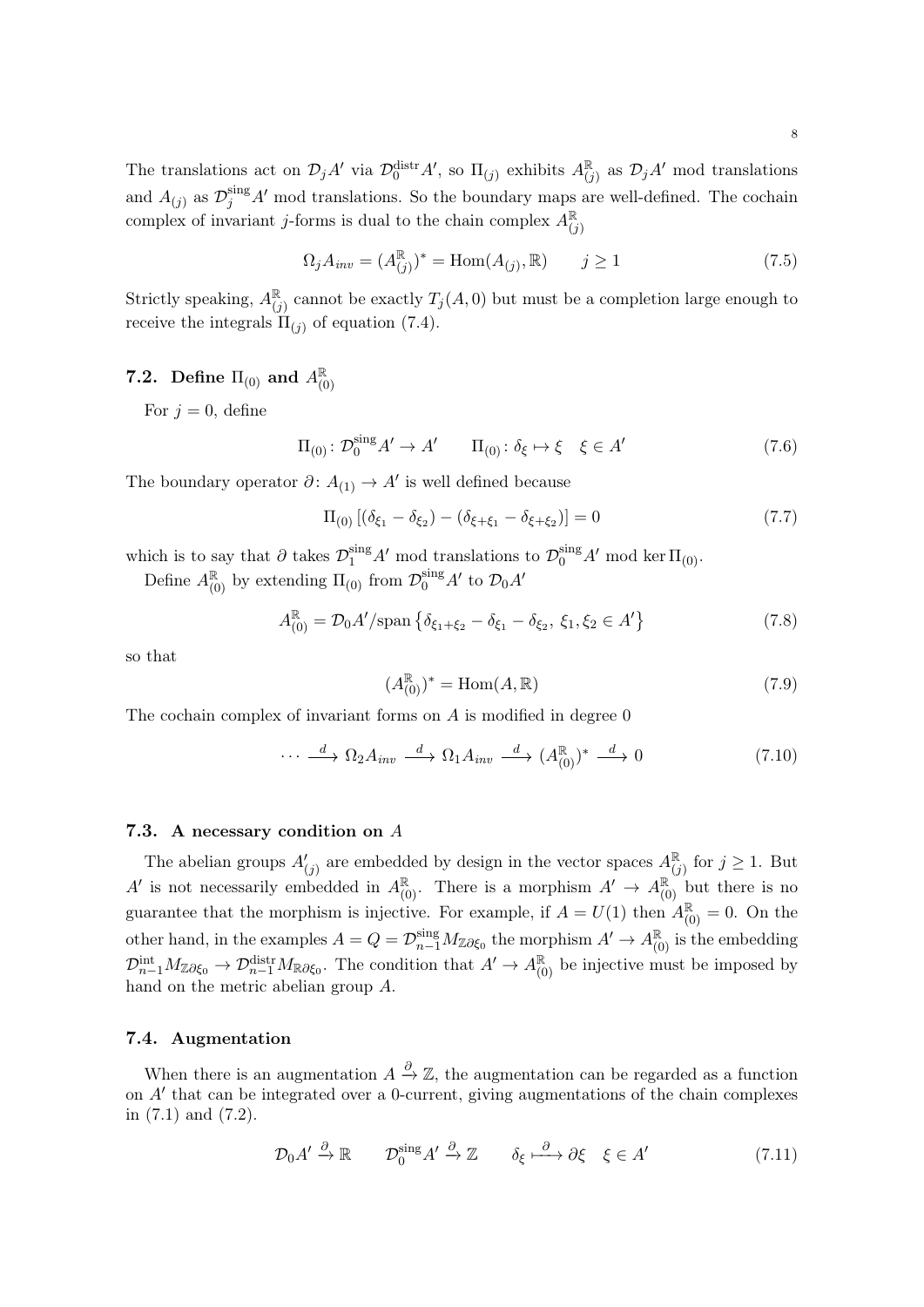#### 8. Definition of quasi Riemann surface

<span id="page-8-0"></span>**QRS-1** Let Q be a metric abelian group with a morphism  $Q \stackrel{\partial}{\to} \mathbb{Z}$ , the augmentation.

The currents in  $Q$  are to have structure equivalent to  $(6.13)$  which is sufficient for a Cauchy-Riemann equation. The examples are  $Q = \mathcal{D}_{n-1}^{\text{sing}} M_{\mathbb{Z}\partial \xi_0}$  for M a conformal 2n-manifold. When  $n=1$  this is  $Q = \mathcal{D}_0^{\text{sing}} \Sigma$  for  $M = \Sigma$  a Riemann surface.

The structure is formulated on the chain complex of vector spaces  $Q_{(j)}^{\mathbb{R}}$  from [\(7.2\)](#page-6-3) with  $A = Q$  in analogy with the chain complex  $\mathcal{D}_j^{\text{distr}}\Sigma$  of currents in a Riemann surface and the chain complex [\(3.2\)](#page-2-4) of  $(j+n-1)$ -currents in a 2n-manifold M. Then the structure is lifted to the currents  $\mathcal{D}_j Q$  in Q via the morphisms  $\Pi_{(j)}$ .

# 8.1. Structure on the tangent space  $Q_{(1)}^{\mathbb{R}} = T_1(Q, 0)$

- **QRS-2** There should be a complex structure J and an antisymmetric bilinear form  $I_Q(\xi_1, \xi_2)$ on  $T_1(Q, 0)$ .
	- (1)  $I_Q(\xi_1, J\xi_2)$  should be symmetric, hermitian, and positive definite, making  $T_1(Q, 0)$  a Hilbert space (which should be infinite-dimensional and separable).
	- (2)  $T_1(Q, 0)$  should decompose into three orthogonal subspaces  $T_1(Q, 0) = \text{Im}\,\partial \oplus T_1(Q, 0)_H \oplus J \text{Im}\,\partial$ (8.1)

$$
T_1(Q,0)_H = \text{Ker}\,\partial \cap J\,\text{Ker}\,\partial
$$

(3) The harmonic subspace  $T_1(Q, 0)_H$  should be finite dimensional, or at least Im  $\partial$  should be infinite dimensional. In the examples,  $T_1(Q, 0) = \mathcal{D}_n^{\text{distr}} M$ and  $T_1(Q, 0)_H$  is the finite dimensional vector space of harmonic n-currents.

#### <span id="page-8-1"></span>8.2. Assume connectedness and nondegeneracy

For simplicity make two assumptions on Q.

(1) connectedness: The reduced homology  $H_0(Q) = 0$ , i.e.,  $\partial Q_{(1)} = \text{Ker }\partial$ .

In the examples  $Q = \mathcal{D}_{n-1}^{\text{sing}} M_{\mathbb{Z}\partial \xi_0}$  this is  $\tilde{H}_{n-1}(M) = 0$ . For  $n = 1$ , the Riemann surface  $M = \Sigma$  is connected. For  $n > 1$ , the 2n-manifold M has  $H_{n-1}(M) = 0$ .

(2) nondegeneracy:  $\partial Q = \mathbb{Z}$ 

In the examples, this is  $\partial \xi_0 \neq 0$ .

# **8.3.** Extend  $I_Q(\xi_1, \xi_2)$  to  $Q_{(0)}^{\mathbb{R}} \times Q_{(2)}^{\mathbb{R}}$

 $I_Q(\xi_1, \xi_2)$  extends to  $\partial Q_{(1)}^{\mathbb{R}} \times Q_{(2)}^{\mathbb{R}}$  and  $Q_{(2)}^{\mathbb{R}} \times \partial Q_{(1)}^{\mathbb{R}}$  by the conditions

$$
I_Q(\partial \xi_1, \xi_2) = (-1)^{j_1} I_Q(\xi_1, \partial \xi_2) \qquad I_Q(\xi_2, \xi_1) = (-1)^{j_1 j_2} I_Q(\xi_1, \xi_2) \tag{8.2}
$$

but additional structure is needed to specify the extension to all of  $Q_{(0)}^{\mathbb{R}} \times Q_{(2)}^{\mathbb{R}}$ . By the two assumptions above, there exists  $\xi_0 \in Q$  with  $\partial \xi_0 = 1$  and  $Q_{(0)}^{\mathbb{R}} = \mathbb{R} \xi_0 \oplus \text{Im } \partial$ . So the extension is completely specified once  $\xi_2 \mapsto I_Q(\xi_0, \xi_2)$  is given.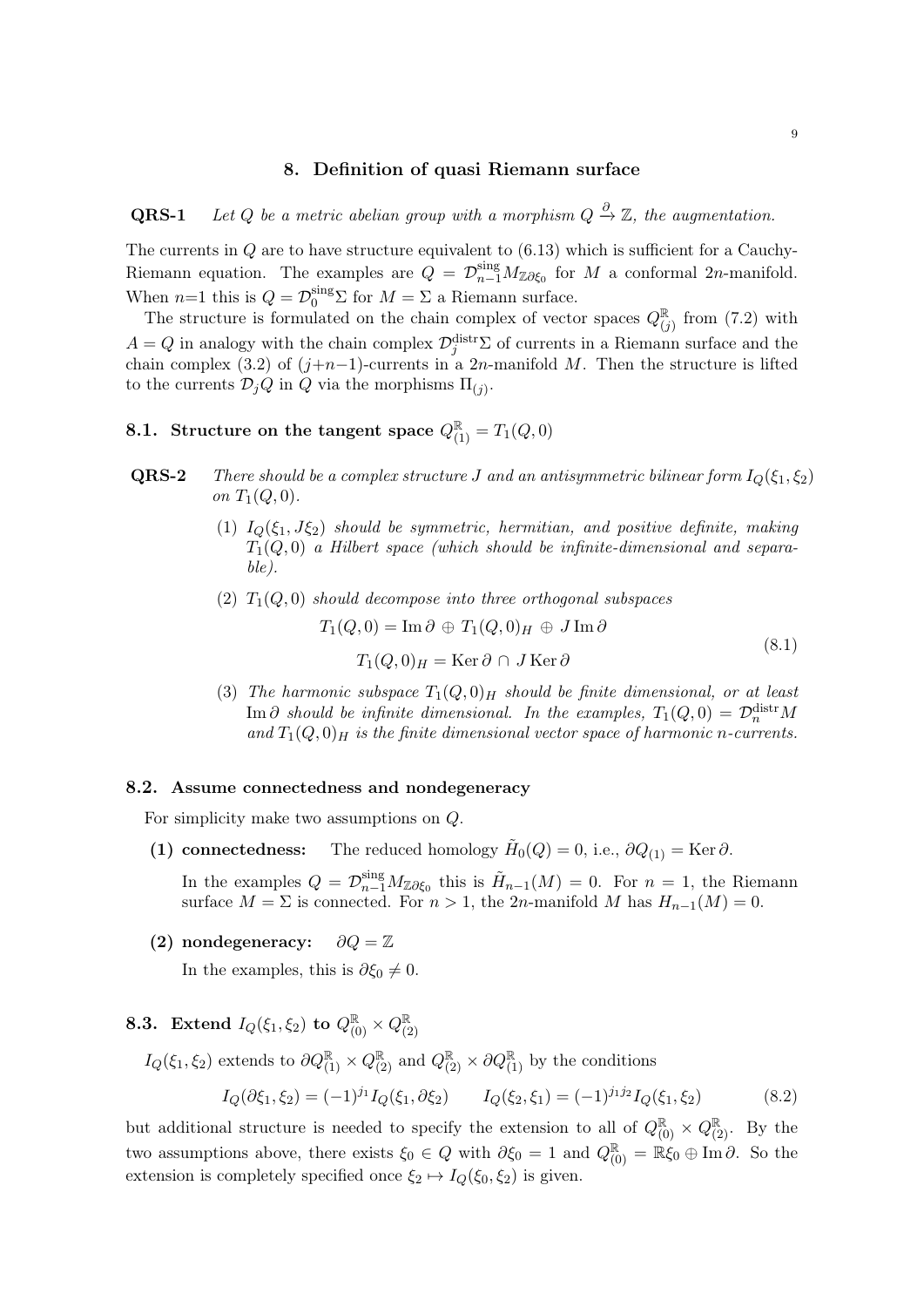**QRS-3** There should be  $\omega(\xi_0) \in T_2(Q, 0)^* = \Omega_2 Q_{inv}$  for some  $\xi_0 \in Q$  with  $\partial \xi_0 = 1$ , depending on the choice of  $\xi_0$  by

$$
\omega(\xi_0 + \partial \xi_1) = \omega(\xi'_0) + d\eta(\xi_1) \qquad \xi_1 \in Q_{(1)}^{\mathbb{R}}
$$
  

$$
\eta(\xi_1) \in T_1(Q, 0)^* \text{ is given by } \int_{\xi'_1} \eta(\xi_1) = I_Q(\xi'_1, \xi_1) \quad \xi'_1 \in Q_1^{\mathbb{R}}
$$
 (8.3)

 $\omega(\xi_0)$  should not vanish on Ker  $\partial \subset Q_{(2)}^{\mathbb{R}}$ .

The extension of  $I_Q(\xi_1, \xi_2)$  to  $Q_{(0)}^{\mathbb{R}} \times Q_{(2)}^{\mathbb{R}}$  is now completely specified by

$$
I_Q(\xi_0, \xi_2) = \int_{\xi_2} \omega(\xi_0) \qquad \xi_2 \in Q_{(2)}^{\mathbb{R}} \tag{8.4}
$$

 $8.4.~\ Q^\R_j~{\rm and}~ Q'_j$ 

 $\sum_{j}$  The vector spaces  $Q_j^{\mathbb{R}}$  as in [\(3.2\)](#page-2-4) are

$$
Q^{\mathbb{R}} = Q_0^{\mathbb{R}} = Q_{(0)}^{\mathbb{R}} \qquad Q_1^{\mathbb{R}} = Q_{(1)}^{\mathbb{R}}
$$
  
\n
$$
Q_2^{\mathbb{R}} = Q_{(2)}^{\mathbb{R}} / (Q_{(0)}^{\mathbb{R}})^{\perp} \qquad (Q_{(0)}^{\mathbb{R}})^{\perp} = \text{Ker}\,\partial \cap \text{Ker}\,\omega(\xi_0)
$$
\n(8.5)

The abelian groups  $Q_j \subset Q_j^{\mathbb{R}}$  are the images of the  $\mathcal{D}_j^{\text{sing}} Q'$ .

#### 8.5. Integrality condition

**QRS-4**  $I_Q(\xi_1, \xi_2)$  should take integer values on  $Q'_{(1)}$  and  $\omega(\xi'_0)$  should take integer values on  $Q'_{(2)}$ , both wherever defined (which should be almost everywhere).

$$
Q'_{(j)} = \Pi_{(j)} \mathcal{D}_j^{\text{sing}} Q' \subset Q_{(j)}^{\mathbb{R}} \tag{8.6}
$$

### 8.6. Lift to the currents in Q

Define

$$
\mathcal{D}_0^{\mathbb{R}} = \mathcal{D}_0^{\text{dist}} Q' \qquad \qquad = \mathcal{D}_0 Q' \qquad \mathcal{D}_0 = \mathcal{D}_0^{\text{sing}} Q' = \mathcal{D}_0 Q'
$$
\n
$$
\mathcal{D}_1^{\mathbb{R}} = \mathcal{D}_0^{\text{dist}} Q' \otimes T_1(Q, 0) \qquad \qquad = \mathcal{D}_1 Q'
$$
\n
$$
\mathcal{D}_2^{\mathbb{R}} = \mathcal{D}_0^{\text{dist}} Q' \otimes Q_2^{\mathbb{R}}
$$

so  $\mathcal{D}_2^{\mathbb{R}}$  is a quotient of  $\mathcal{D}_2 Q' = \mathcal{D}_0^{\text{dist}} Q' \otimes Q_{(2)}^{\mathbb{R}}$ .

Lift  $I_Q(\xi_1, \xi_2)$  to a bilinear form  $I(\xi_1, \xi_2)$  on the currents in Q by

$$
I(\xi_1, \xi_2) = I_Q(\Pi_{(j_1)}\xi_1, \Pi_{(j_2)}\xi_2) \qquad \xi_1 \in \mathcal{D}_{j_1}Q', \quad \xi_2 \in \mathcal{D}_{j_2}Q', \tag{8.7}
$$

Lift *J* to act on  $\mathcal{D}_1 Q'$  via the identification  $\mathcal{D}_1 A' = \mathcal{D}_0^{\text{distr}} A' \otimes T_1(A, 0)$  of [\(5.5\)](#page-4-1).

The integrality condition implies that  $I(\xi_1, \xi_2)$  will take integer values on  $\mathcal{D}_j^{\text{sing}} Q'$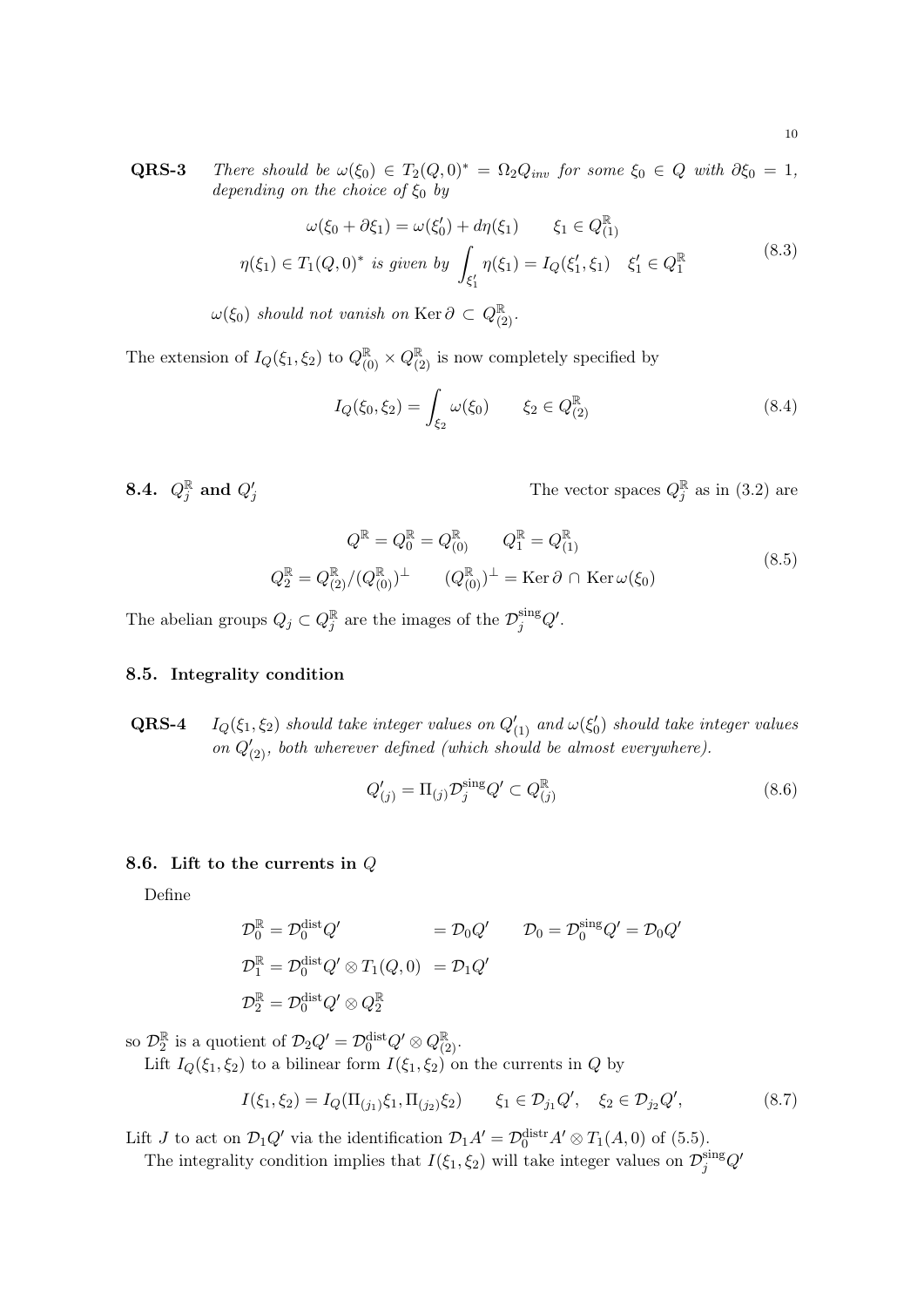#### 8.7. Some basic consequences

 $\omega(\xi_0)$  restricted to Ker  $\partial \subset Q_{(0)}^{\mathbb{R}}$  does not depend on the choice of  $\xi_0$ . It descends to a nonzero form on the one-dimensional Ker  $\partial \subset Q_2^{\mathbb{R}}$  so  $[Q] \in Q_2$  is uniquely defined by

$$
[Q] \in Q_2 \qquad \partial [Q] = 0 \qquad \int_{[Q]} \omega(\xi_0) = 1 \tag{8.8}
$$

[Q] has the property

$$
I_Q(\xi, [Q]) = \partial \xi \qquad \xi \in Q \tag{8.9}
$$

There are decompositions

<span id="page-10-1"></span>
$$
Q_0^{\mathbb{R}} = \mathbb{R}\xi_0 \oplus [Q]^{\perp} \qquad \text{Im } \partial = [Q]^{\perp} \qquad [Q]^{\perp} \cong J \partial Q_2^{\mathbb{R}}
$$
  
\n
$$
Q_1^{\mathbb{R}} = \partial Q_2^{\mathbb{R}} \oplus T_1(Q, 0)_H \oplus J \partial Q_2^{\mathbb{R}}
$$
  
\n
$$
Q_2^{\mathbb{R}} = \mathbb{R}[Q] \oplus \xi_0^{\perp} \qquad \text{Ker } \partial = \mathbb{R}[Q] \qquad \xi_0^{\perp} \cong \partial Q_2^{\mathbb{R}}
$$
  
\n(8.10)

In the examples  $Q = \mathcal{D}_0^{\text{sing}}\Sigma$ , [Q] is the 2-current representing the Riemann surface  $\Sigma$ . For  $Q = \mathcal{D}_{n-1}^{\text{sing}} M_{\mathbb{Z}\partial \xi_0}$  with  $n > 1$ , [Q] is a certain equivalence class of  $(n+1)$ -boundaries in M

$$
[Q] = \left\{ \partial \xi \in \mathcal{D}_{n+1}^{\text{sing}} M : I_M(\xi_0, \partial \xi) = 1 \right\}
$$
 (8.11)

The set of such  $\partial \xi$  should be non-empty which is an additional condition on  $\partial \xi_0$ , an irreducibility condition. To accommodate all  $\partial \xi_0 \in \mathcal{D}_{n-1}^{\text{sing}}M$  the nondegeneracy assumption  $∂Q = \mathbb{Z}$  should be dropped. Then  $∂Q = N\mathbb{Z}$  for some integer  $N \geq 0$  and  $ω(ξ<sub>0</sub>)$  depends on a choice of  $\xi_0 \in Q$  with  $\partial \xi_0 = N$ . The integrality condition becomes  $\omega(\xi_0)(Q_{(2)}') = N\mathbb{Z}$ .

#### 8.8. Cauchy-Riemann equation

All the properties of [\(6.13\)](#page-6-4) are now satisfied. This structure is sufficient to write a Cauchy-Riemann equation on the quasi Riemann surface Q analogous to the Cauchy-Riemann equation [\(2.5\)](#page-2-5) on a Riemann surface

$$
G: \mathcal{D}_1 Q \otimes \mathcal{D}_1 Q \to \mathbb{C} \qquad G(\xi, \xi') = G(\xi', \xi)
$$
  

$$
G(\xi, \xi') = G(P_{+}\xi, P_{+}\xi') \qquad P_{+} = \frac{1}{2}(1 + i^{-1}J) \qquad (8.12)
$$
  

$$
G(\xi, \partial \xi_2) = -2\pi i I(P_{+}\xi, \partial \xi_2)
$$

In addition, the translation invariance of  $I(\xi_1, \xi_2)$  and J allows translation invariance to be imposed on the solution

$$
G(T(\xi'')_*\xi, \xi') = G(\xi, T(\xi'')_*\xi') = G(\xi, \xi')
$$
\n(8.13)

NOTE: that the equation is really solved on the  $Q_j^{\mathbb{R}}$ .

using the decomposition

introduce period lattice

<span id="page-10-0"></span>For use in the linear morphism section.

#### 9. Morphisms and quasi holomorphic curves

A linear morphism  $F: Q_A \to Q_B$  of quasi Riemann surfaces consists of linear operators  $F_j: Q_{Aj}^{\mathbb{R}} \to Q_{Bj}^{\mathbb{R}}$  which preserve  $\partial, J$ , and  $I_Q(\xi_1, \xi_2)$ , including

$$
F_{-1}: \mathbb{R} \to \mathbb{R} \qquad F_{-1}\partial = \partial F_0 \tag{9.1}
$$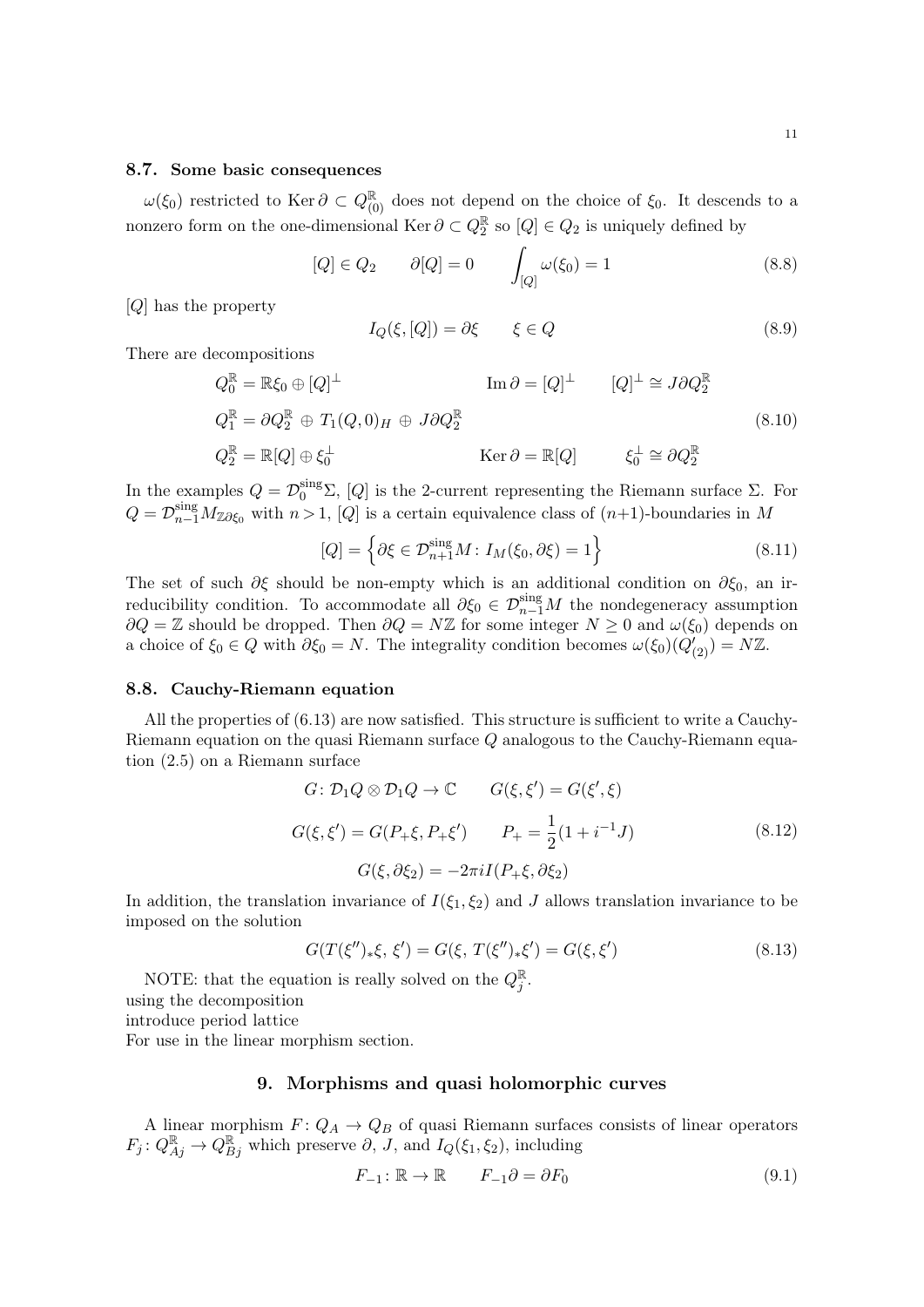A morphism will be a linear morphism satisfying some integrality and regularity conditions. For simplicity assume that  $Q_A$  and  $Q_B$  are nondegenerate and connected as in section [8.2.](#page-8-1)

#### 9.1. Linear morphisms, isomorphisms, automorphisms

By the decomposition  $(8.10)$   $F_1$  consists of two partial unitary operators

$$
F_{1,\text{exact}}: \partial Q_{A2}^{\mathbb{R}} \to \partial Q_{B2}^{\mathbb{R}}
$$
\n
$$
F_{1,\text{exact}}^{\dagger} F_{1,\text{exact}} = 1
$$
\n(9.2)

$$
F_{1,\text{harmonic}} \colon T_1(Q_A, 0)_H \to T_1(Q_B, 0)_H \qquad F_{1,\text{harmonic}}^{\dagger} F_{1,\text{harmonic}} = 1
$$

 $F_0$  on Im  $\partial \subset Q_{A0}^{\mathbb{R}}$  is determined by  $F_{1, \text{exact}}$ . Then  $F_0$  is completely determined by

$$
\xi'_{B0} = F_0 \xi_{A0} \in Q_B^{\mathbb{R}} \tag{9.3}
$$

 $\xi'_{B0}$  also determines  $F_{-1}$  by

$$
F_{-1}1 = \partial \xi'_{B0} \in \mathbb{R} \tag{9.4}
$$

 $F_2$  must satisfy

$$
\partial F_2[Q_A]=F_2\partial [Q_A]=0
$$

$$
I_{Q_B}(F_0\xi_{A0}, F_2[Q_A]) = I_{Q_A}(\xi_{A0}, [Q_A]) = 1
$$
\n(9.5)

so

$$
F_{-1}1 = \partial \xi'_{B0} \neq 0 \qquad F_2[Q_A] = (F_{-1}1)^{-1}[Q_B]
$$
\n(9.6)

Finally,

$$
F_2(\xi_{A0}^{\perp}) \subset (\xi_{B0}')^{\perp} \tag{9.7}
$$

the last of which is equivalent to

$$
\partial (F_2 \xi_2) - F_1(\partial \xi_2) \in (F_1 Q_{A1})^{\perp}
$$
\n(9.8)

so  $F_2$  is determined up to an arbitrary linear operator

$$
F_{2,0}: \xi_{A0}^{\perp} \to (F_{1,\text{exact}} \partial Q_{A2}^{\mathbb{R}})^{\perp} \cap (\partial Q_{B2}^{\mathbb{R}})
$$
\n
$$
(9.9)
$$

Thus a linear morphism is given by

- (1) the partial unitary operators  $F_{1,exact}$  and  $F_{1,harmonic}$
- (2)  $\xi'_{B0} \in Q_B^{\mathbb{R}}, \ \partial \xi'_{B0} = 1$
- (3) the linear operator  $F_{2,0}$

Strictly,  $\partial \xi'_{B0}$  can be any nonzero real number, but sending  $\xi'_{B0} \to a \xi'_{B0}$ ,  $a \in \mathbb{R}$ ,  $a \neq 0$ produces an essentially equivalent morphism. So  $\partial \xi'_{B0} = 1$  which is  $F_2[Q_A] = [Q_B]$  might as well be assumed.

A linear isomorphism has  $F_{1,exact}$  and  $F_{1,harmonic}$  both unitary, implying  $F_{2,0} = 0$ . The linear automorphism group is thus the semi-direct product

$$
Aut(Q) = Q_{0,0}^{\mathbb{R}} \rtimes (UQ_{1,\text{harmonic}}^{\mathbb{R}} \times UQ_{1,\text{exact}}^{\mathbb{R}}) \qquad Q_{0,0} = \text{Ker}\,\partial = \text{Im}\,\partial \subset Q \tag{9.10}
$$

where  $Q_{0,0}$  acts on  $Q$  by translation, i.e.,  $\xi_B = \xi_A + \partial \xi'_A$ ,  $\partial \xi'_A \in Q_{0,0}$ .

## 9.2. Integrality and regularity conditions

A morphism might be defined as a linear morphism that preserves the integral structure  $Q_j \subset Q_j^{\mathbb{R}}$  and also the metric structure on Q. However, the Cauchy Riemann equation sees only  $\partial$ , J, and  $I(\xi_1, \xi_2)$ . These are preserved by every linear morphism. So it might be reasonable to impose only one additional condition: that the linear morphism preserve the period lattice  $L \subset Q^{\mathbb{R}}_{1,\text{harmonic}}$ , i.e.,  $F_{1,\text{harmonic}}(L_A) \subset L_B$ . With this definition of morphism, a quasi Riemann surface is classified up to isomorphism by the genus  $g = \dim_{\mathbb{C}}(Q_{1,\text{harmonic}}^{\mathbb{R}})$ and the rank 2g lattice L in the complex Hilbert space  $Q_{1,\text{harmonic}}^{\mathbb{R}} \cong \mathbb{C}^g$ .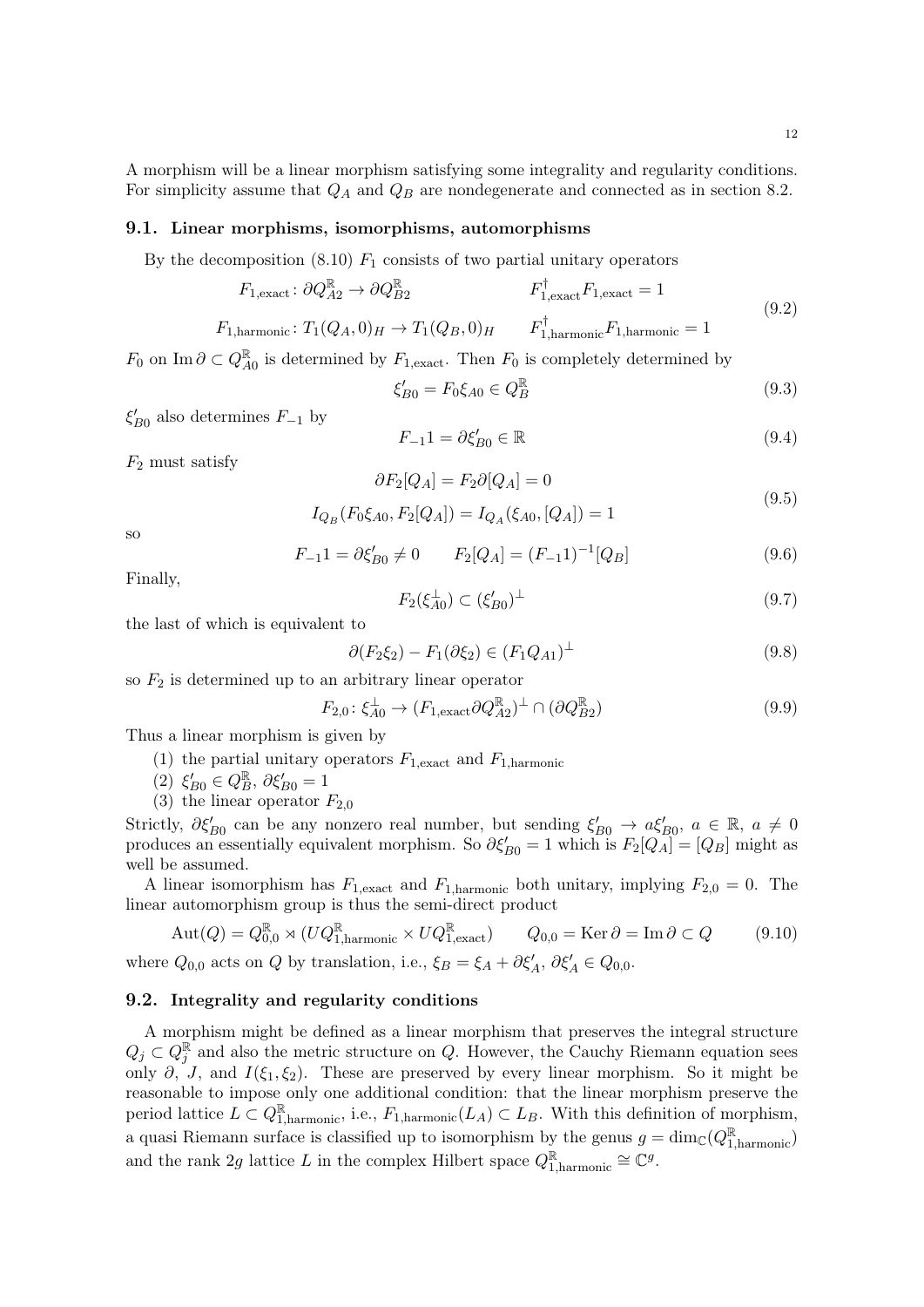## 9.3. Quasi holomorphic curves

A quasi holomorphic curve is a morphism  $C: Q(\Sigma) \to Q$  where  $\Sigma$  is a Riemann surface and  $Q(\Sigma) = \mathcal{D}_0^{\text{sing}}\Sigma$  is the quasi Riemann surface associated to  $\Sigma$ . A solution of the Cauchy Riemann equation on  $Q$  pulls back along  $C$  to an ordinary solution on the Riemann surface Σ. A local quasi holomorphic curve is one where Σ is the open complex disk.

Complex analysis on Q should be equivalent to ordinary analysis in one complex variable on each of a suitable collection of (local) quasi holomorphic curves, subject to compatibility conditions when quasi holomorphic curves overlap. The physics application would be to construct a quantum field theory on Q as an ordinary two-dimensional conformal field theory on each of those quasi holomorphic curves.

10. \*

Acknowledgments

This work was supported by the New High Energy Theory Center (NHETC) of Rutgers, The State University of New Jersey.

## Appendix A. General case (n even or odd)

<span id="page-12-0"></span>Now consider the general case of M a conformal  $2m$ -manifold with n even or odd. For n even, the conformal Hodge \*-operator on *n*-forms satisfies  $*^2 = (-1)^n = 1$ , and the intersection form  $I_M(\xi, \xi')$  on *n*-currents is symmetric. So the construction of a quasi Riemann surface for general  $n$  requires the complex currents

$$
\mathcal{D}_{k,\mathbb{C}}^{\text{distr}}M = (\mathcal{D}_k^{\text{distr}}M) \otimes \mathbb{C}
$$
\n(A.1)

Write

$$
\deg(\xi) = n - 1 + \deg'(\xi) \qquad k = n - 1 + j \qquad \xi \in \mathcal{D}_{k,\mathbb{C}}^{\text{distr}} M \tag{A.2}
$$

Choose a root  $\epsilon_n$  of the equation

$$
\epsilon_n^2 = (-1)^{n-1} \tag{A.3}
$$

then define

$$
J = \epsilon_n * \quad \text{on } \mathcal{D}_{n,\mathbb{C}}^{\text{distr}} M \tag{A.4}
$$

$$
I_M(\bar{\xi}_1, \xi_2) = \epsilon_n^{-1} \, (-1)^{(n-1)k_2} \, I_M(\bar{\xi}_1, \xi_2) \quad \text{on } \overline{\mathcal{D}_{k_1, \mathbb{C}}^{\text{distr}} M} \otimes \mathcal{D}_{k_2, \mathbb{C}}^{\text{distr}} M \tag{A.5}
$$

satisfying

$$
I_M \langle \bar{\xi}_1, \xi_2 \rangle = 0 \text{ unless } j_1 + j_2 = 2 \tag{A.6}
$$

$$
I_M(\bar{\xi}_1, \xi_2) = (-1)^{j_1 j_2} \overline{I_M(\bar{\xi}_2, \xi_1)} \qquad I(\partial \bar{\xi}_1, \xi_2) = (-1)^{j_1} I(\bar{\xi}_1, \partial \xi_2) \tag{A.7}
$$

$$
J \in \text{End}(\mathcal{D}_{n,\mathbb{C}}^{\text{distr}} M) \qquad J^2 = -1 \tag{A.8}
$$

$$
I_M\langle \bar{\xi}, J\xi' \rangle = \overline{I_M\langle \bar{\xi}', J\xi \rangle} \qquad I_M\langle \bar{\xi}, J\xi \rangle > 0 \quad \xi \neq 0 \qquad \deg'(\xi) = \deg'(\xi') = 1 \qquad (A.9)
$$

For each  $\partial \xi_0 = \partial \mathcal{D}_{n-1}^{\text{sing}} M$  there is the augmented chain complex of abelian groups/complex vector spaces

$$
0 \xrightarrow{\partial} Q_2 \xrightarrow{\partial} Q_1 \xrightarrow{\partial} Q \xrightarrow{\partial} \mathbb{Z} \xrightarrow{\partial} 0
$$
  

$$
\downarrow \qquad \qquad \downarrow \qquad \qquad \downarrow \qquad \qquad \downarrow
$$
  

$$
0 \xrightarrow{\partial} Q_2^{\mathbb{C}} \xrightarrow{\partial} Q_1^{\mathbb{C}} \xrightarrow{\partial} Q_1^{\mathbb{C}} \xrightarrow{\partial} Q^{\mathbb{C}} \xrightarrow{\partial} \mathbb{C} \xrightarrow{\partial} 0
$$
  
(A.10)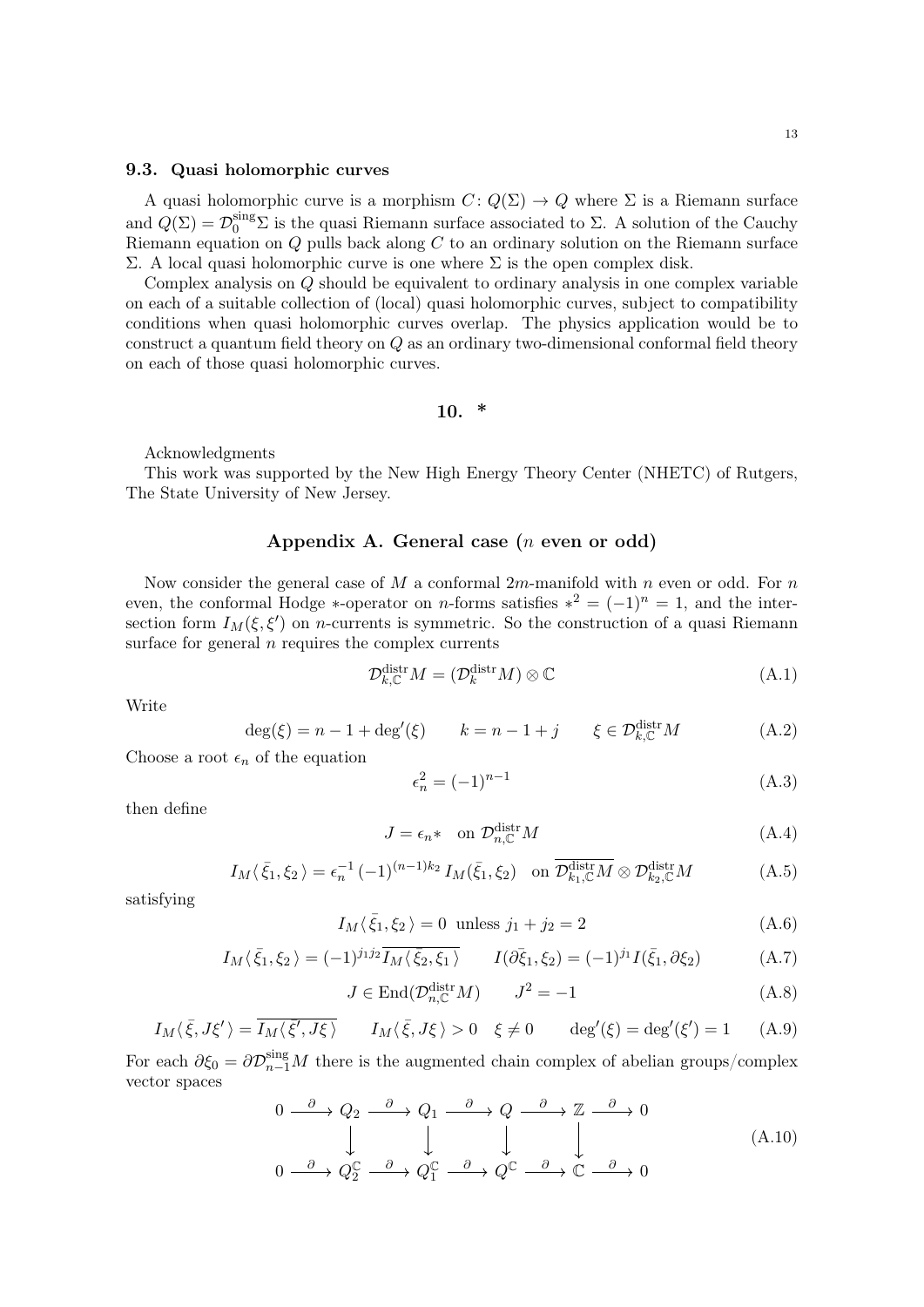$$
Q_{-1} = \mathbb{Z}\partial\xi_0
$$
  
\n
$$
Q = Q_0 = (\mathcal{D}_{n-1}^{\text{sing}}M_{\mathbb{Z}\partial\xi_0}) \oplus i(\partial \mathcal{D}_n^{\text{sing}}M)
$$
  
\n
$$
Q_1 = (\mathcal{D}_n^{\text{sing}}M) \oplus i(\mathcal{D}_n^{\text{sing}}M)
$$
  
\n
$$
Q_2 = [(\mathcal{D}_{n+1}^{\text{sing}}M) \oplus i(\mathcal{D}_n^{\text{sing}}M)]/Q_0^{\perp}
$$
  
\n
$$
Q_2^{\mathbb{C}} = \mathcal{D}_{n,\mathbb{C}}^{\text{distr}}M
$$
  
\n
$$
Q_2 = [(\mathcal{D}_{n+1}^{\text{sing}}M) \oplus i(\mathcal{D}_{n+1}^{\text{sing}}M)]/Q_0^{\perp}
$$
  
\n
$$
Q_2^{\mathbb{C}} = (\mathcal{D}_{n+1,\mathbb{C}}^{\text{distr}}M)/(Q_0^{\mathbb{C}})^{\perp}
$$
  
\n(A.11)

Q is defined so that  $\partial(Q) \subset \mathbb{Z}$ , so that  $\tilde{H}_0(Q) = 0$  in the connected case, and so that  $T_0(Q, 0)$ is the complex vector space  $\mathcal{V}_{1,n-1} \otimes \mathbb{C}$  on which  $J = \epsilon_n *$  acts.

A complex quasi Riemann surface is a abelian group Q with augmentation and metric completion and also with an involution  $\xi \mapsto \overline{\xi}$ ,  $\partial \overline{\xi} = \partial \xi$ , called complex conjugation. The definition is as before, but with  $\mathbb C$  in place of  $\mathbb R$  and with a sesquilinear form  $I_Q\langle \bar{\xi}_1, \xi_2 \rangle$  in place of the bilinear form  $I_{\mathcal{Q}}(\xi_1, \xi_2)$ .

#### Appendix B. Topologies for infinitesimal  $i$ -simplices

<span id="page-13-0"></span>The construction of an infinitesimal j-simplex as a derivative in  $(5.1)$  requires taking a limit of j-currents  $\lim_{\epsilon \downarrow 0} \epsilon^{-j} [\sigma_{\epsilon,t}]$ . Suppose  $A = \mathbb{R}^d$  as a simple example. In the ordinary sense of derivative,  $D\sigma(t)$  is a j-vector in  $\mathbb{R}^d$  at  $\sigma(t)$ . The j-currents  $\epsilon^{-j}[\sigma_{\epsilon,t}]$  converge weakly to  $\delta_{\sigma(t)}D\sigma(t)$  but they do not converge in the metric topology. The limit in the metric topology is a 0-current  $|v|\delta_{\hat{v}}$  in the unit sphere of j-vectors at  $\sigma(t)$ , where  $v = D\sigma(t)$ ,  $\hat{v} = v/|v|$ . The linear map  $a\delta_{\hat{v}} \mapsto a\hat{v}$  projects the metric j-tangent space down to the weak  $j$ -tangent space. This example suggests that the infinitesimal  $j$ -simplices in a general abelian A must be constructed as weak limits of currents. The same weak topology would be used to define j-forms as homomorphisms from  $\mathcal{D}_j^{\text{sing}}A$  to R as in [\(5.7\)](#page-4-2). In the same vein, a weak topology is needed for the vector space of infinitesimal elements of A so that in the examples  $A = \mathcal{D}_k^{\text{sing}} M$  the result will be a subspace of  $\mathcal{D}_k^{\text{distr}} M$ . The metric topology gives much too large a space of infinitesimals.

## **B.1.** Derivatives  $D\Pi_{j,k}$ :  $T_j(\mathcal{D}_k^{\text{sing}}M,0) \to \mathcal{D}_{j+k}^{\text{distr}}M$

 $\Pi_{j,k}$  acts on infinitesimal *j*-simplices as a linear function

$$
D\Pi_{j,k} \colon T_j(\mathcal{D}_k^{\text{sing}} M, 0) \to \mathcal{D}_{j+k}^{\text{distr}} M \tag{B.1}
$$

The image is

$$
\mathcal{V}_{j,k} = D\Pi_{j,k}(T_j(\mathcal{D}_k^{\text{sing}}M,0)) \qquad \mathcal{V}_{j,k} \subset \mathcal{D}_{j+k}^{\text{distr}}M \tag{B.2}
$$

 $\mathcal{V}_{i,k}$  is, roughly, the subspace of  $(j+k)$ -currents supported on integral k-currents. The boundary operator  $\partial$  is injective on  $\mathcal{V}_{j,k}$ 

$$
(\text{Ker}\,\partial) \cap \mathcal{V}_{j,k} = \{0\} \tag{B.3}
$$

There is another linear function

$$
T_j(\mathcal{D}_k^{\text{sing}}M,0) \xrightarrow{D\partial} T_j(\mathcal{D}_{k-1}^{\text{sing}}M,0) \xrightarrow{D\Pi_{j,k-1}} \mathcal{D}_{j+k-1}^{\text{distr}}M
$$
 (B.4)

Together, the two linear functions  $D\Pi_{j,k}$  and  $D\Pi_{j,k-1} \circ D\partial$  identify

$$
T_j(\mathcal{D}_k^{\text{sing}}M,0) = \partial(\mathcal{V}_{j,k}) \oplus \mathcal{V}_{j,k-1}
$$
\n(B.5)

#### Appendix C. Tangent spaces

<span id="page-13-1"></span>In particular,

$$
\Pi_{0,k}\delta_{\xi} = \xi \tag{C.1}
$$